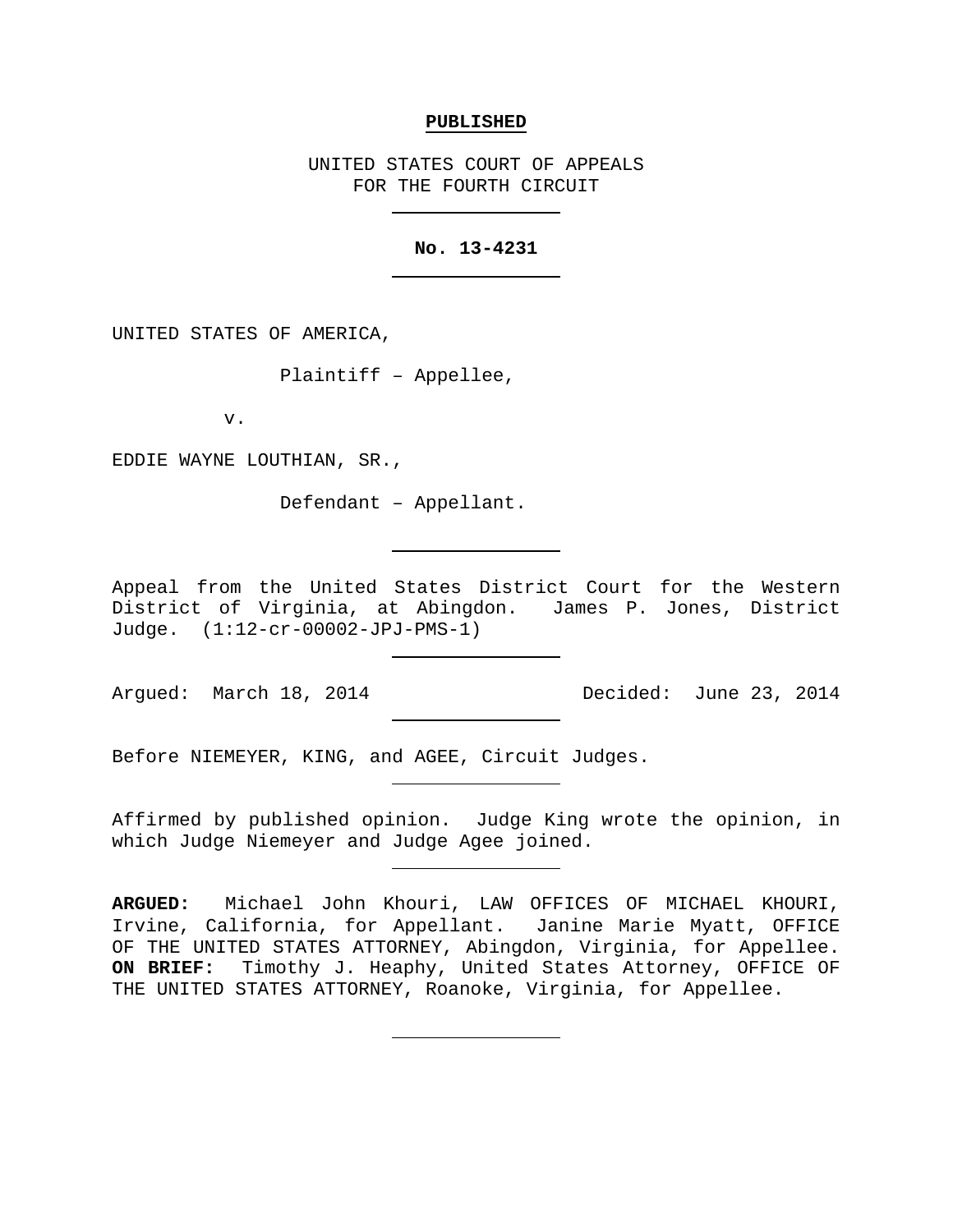KING, Circuit Judge:

Eddie Wayne Louthian, Sr., was convicted in the Western District of Virginia of multiple offenses arising from a health care fraud scheme. On appeal, Louthian challenges each of his convictions, as well as the district court's forty-eight-month sentence and forfeiture order of nearly \$1 million. As explained below, we are content to affirm.

I.

## A.

Between 2005 and 2011, Louthian was President and Business Manager of the Saltville Rescue Squad, Inc. (the "Squad"), headquartered in Saltville, Virginia.<sup>[1](#page-1-0)</sup> The Squad provided ambulance transport for medical emergencies, plus, inter alia, non-emergency transportation for dialysis patients. Although it was nominally a volunteer organization, the Squad had a paid  $\texttt{staff}$ , including Louthian. $^2$  $^2$  The Squad billed Medicare and

<span id="page-1-0"></span> $1$  We recite the relevant facts in the light most favorable to the government, as the prevailing party at trial. See United States v. Madrigal-Valadez, 561 F.3d 370, 374 (4th Cir. 2009).

<span id="page-1-1"></span><sup>2</sup> Louthian's salary in 2005, prior to the fraudulent activities for which he was convicted, was approximately \$28,000 per year. By 2010, his annual compensation had nearly doubled, eclipsing \$52,000.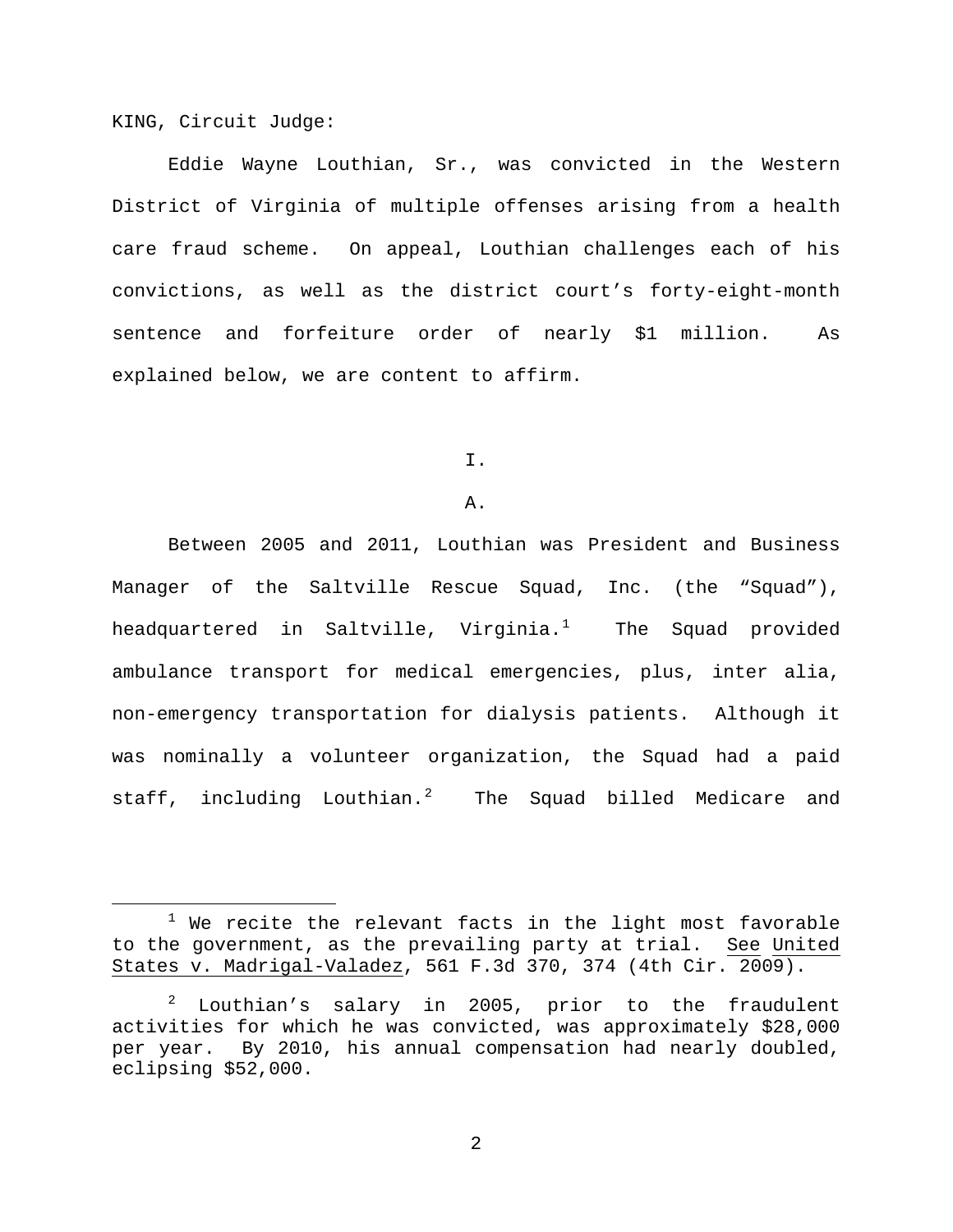certain private insurers, including Anthem Blue Cross/Blue Shield ("Anthem"), for its services.

The Medicare system provides insurance coverage for ambulance transportation to and from dialysis centers when conveyance by other means would endanger a patient's health. Before authorizing payments for recurring, non-emergency transports, Medicare requires the issuance of a physician certification statement, also known as a Certificate of Medical Necessity ("CMN"). Once issued, a CMN is valid for a period of up to sixty days. Although a CMN is a prerequisite for such transports, the existence of a valid CMN does not definitively establish medical necessity. For that, Medicare relies on contemporaneous documentation of the patient's condition, as observed by an emergency medical technician ("EMT") or paramedic. The ambulance staff fills out a form referred to as a "call sheet" or "trip sheet" to provide that documentation.

The Medicare system is administered to ensure that claims for dialysis transports are paid to providers as quickly as possible. When such a claim is filed electronically, it must be paid within fifteen days of receipt. If a claim is filed on paper, it must be paid within twenty-nine days. Because of the large volume of such claims for Medicare payments, little or no inquiry is made into the validity of claims as they are received. If a paid claim is ultimately suspected of having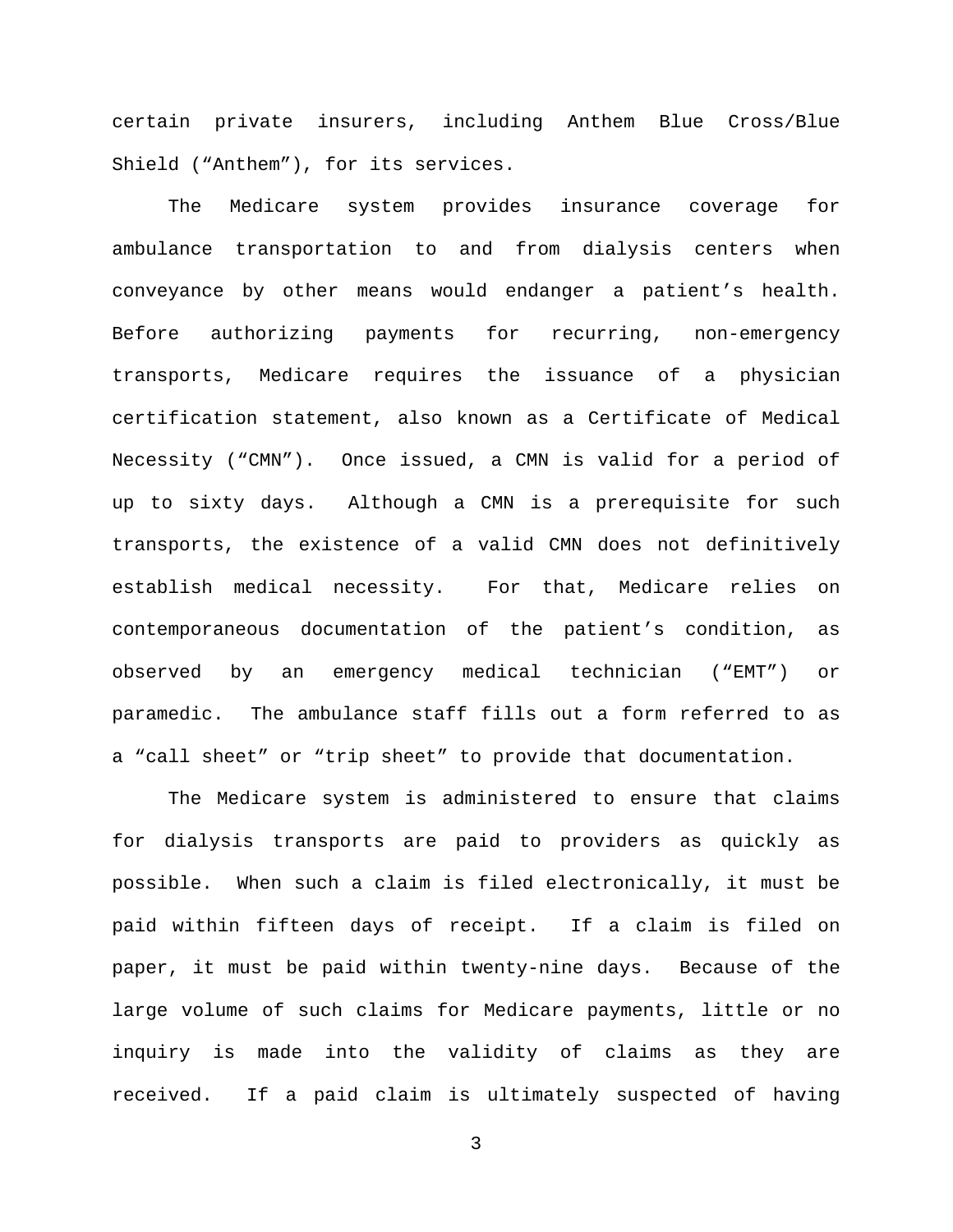been fraudulently submitted, the authorities will investigate and pursue an appropriate reimbursement, in addition to potential criminal charges — a procedure sometimes referred to as "pay and chase."

B.

In April 2008, the Medicare Fraud Control Unit of the Virginia Attorney General's Office (the "Fraud Unit" or the "Unit") began investigating the Squad's activities. The Fraud Unit suspected that the Squad was engaged in a scheme to falsely bill Medicare and private insurers for services that were not medically necessary. The Unit's investigation focused on the Squad's billings for services to three dialysis patients, referred to herein by their initials: "JR," "NH," and "BM." The Squad provided round-trip ambulance transportation for those patients, up to three times per week, between their Saltville homes and a dialysis center in Abingdon, Virginia, about twenty miles away. For each such transport, the Squad billed Medicare approximately \$1,200 to \$1,500. The Squad would also bill Anthem, which was a secondary insurer for each of the three patients.[3](#page-3-0)

<span id="page-3-0"></span> $3$  According to the indictment, the aggregate of the false billings to Medicare and Anthem with respect to the three patients was in the neighborhood of \$2.6 million, consisting of more than \$1.6 million billed to Medicare, plus about \$1 million billed to Anthem. The Squad was alleged to have received (Continued)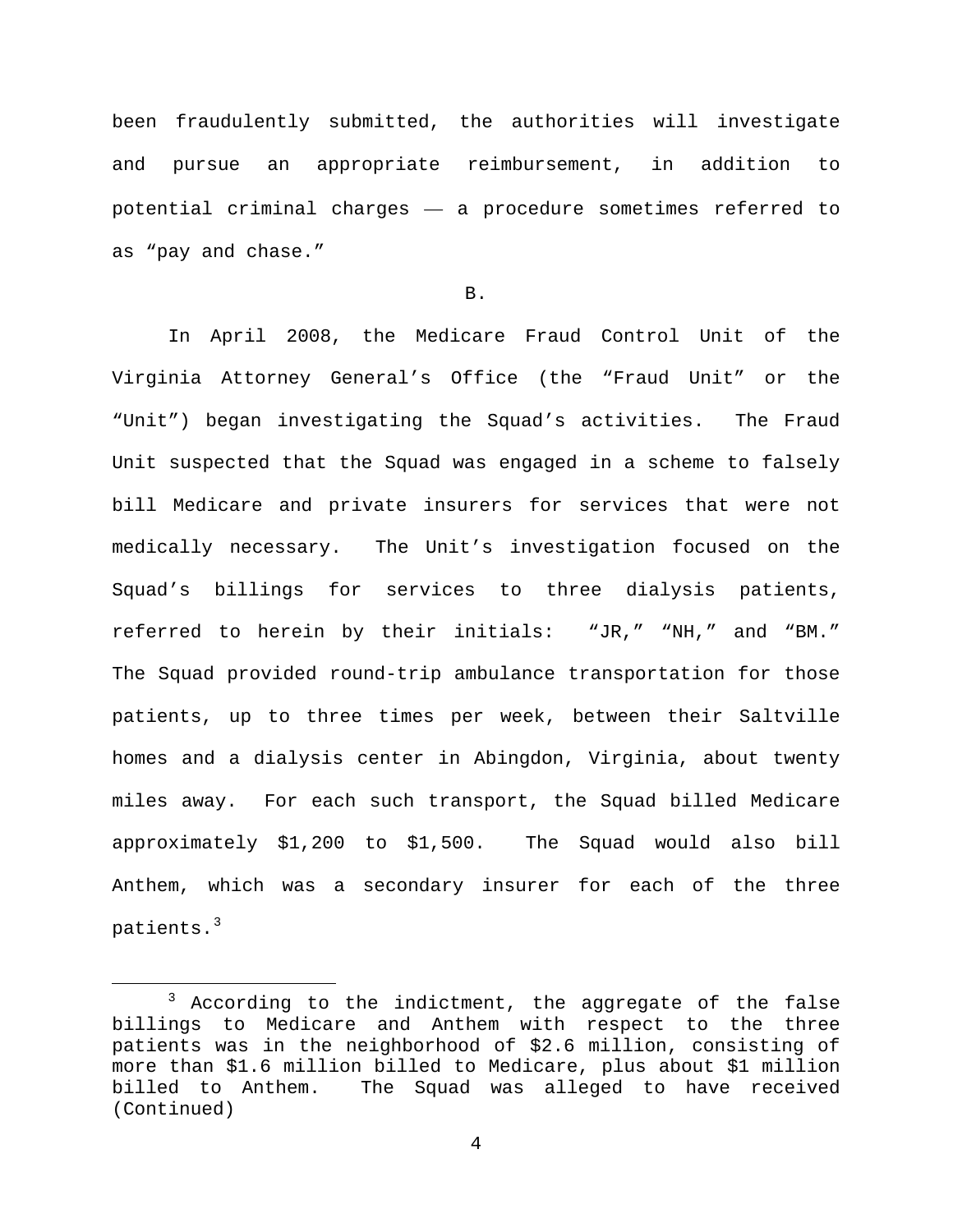During the investigation, Fraud Unit agents conducted video surveillance and interviewed the Squad's employees and other witnesses. The Unit's investigation established that JR, NH, and BM could all walk, drive, and engage in other physical activities without difficulty and, as a result, could readily have been transported to dialysis by some less extraordinary means. The Unit, working with the United States Attorney, also unearthed evidence that Louthian and other Squad employees had forged, altered, and lied about the three patients' medical conditions on documents submitted to support the Squad's requests for payments. During the investigation, Louthian appeared before a federal grand jury in Abingdon, where he testified concerning the Squad's activities.

On January 17, 2012, Louthian, Squad employee Monica Hicks, and the Squad itself were indicted by the grand jury. Louthian was charged in Count One with conspiracy to commit health care fraud, see 18 U.S.C. § 1349; in Count Two with the substantive offense of health care fraud, see id. § 1347; and in Counts Three through Six with making false statements for payment by a

Ĩ.

reimbursements for these billings of around \$880,000, accounting substantially for the district court's criminal forfeiture award exceeding \$907,000.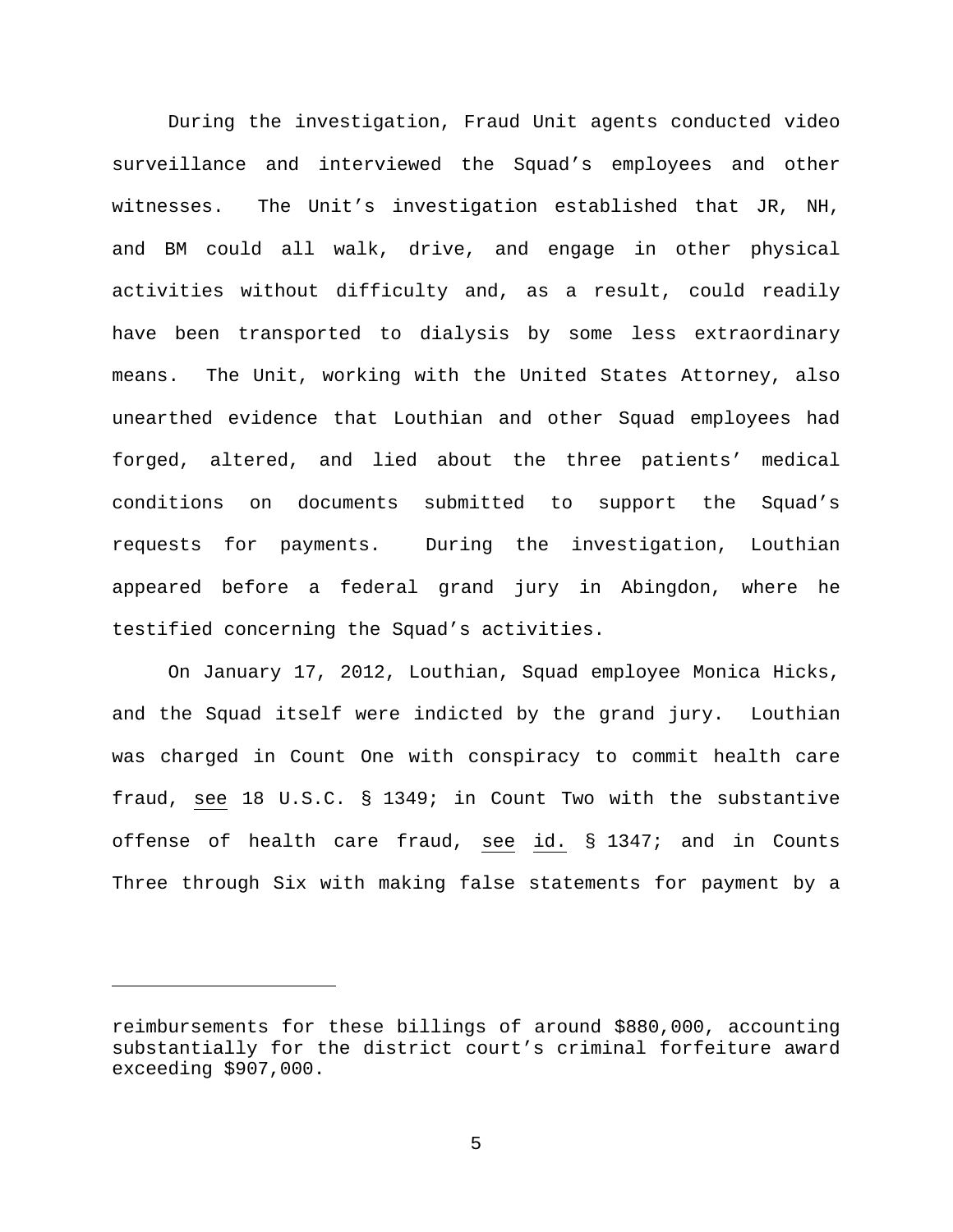health care benefit program, see id.  $\S$  1035.<sup>[4](#page-5-0)</sup> Counts Seven and Eight alleged money laundering, see id. § 1957, and Count Nine alleged that Louthian committed perjury before the grand jury, see id. § 1623. Hicks and the Squad were charged with Louthian in Counts One through Six (the "health care offenses"), and the Squad was a codefendant with Louthian in Counts Seven and Eight. Count Ten charged Hicks and the Squad with making false statements for payment by a health care benefit program. See id. § 1035. Finally, the indictment included a Notice of Forfeiture to each defendant. See id. § 982. On June 28, 2012, Hicks pleaded guilty to Count One, pursuant to an agreement with the United States Attorney. Louthian and the Squad, on the other hand, opted to go to trial.

# C.

The jury trial of Louthian and the Squad, which began in Abingdon on September 10, 2012, lasted for about ten days. The prosecution called roughly two dozen witnesses, including Medicare and Anthem administrators and investigators, law enforcement officers, current and former Squad employees, and neighbors and family members of the three dialysis patients.

<span id="page-5-0"></span><sup>&</sup>lt;sup>4</sup> A "health care benefit program" is "any public or private plan or contract, affecting commerce, under which any medical benefit, item, or service is provided to any individual." See 18 U.S.C. § 24(b). Medicare and Anthem are health care benefit programs for the purposes of the health care offenses.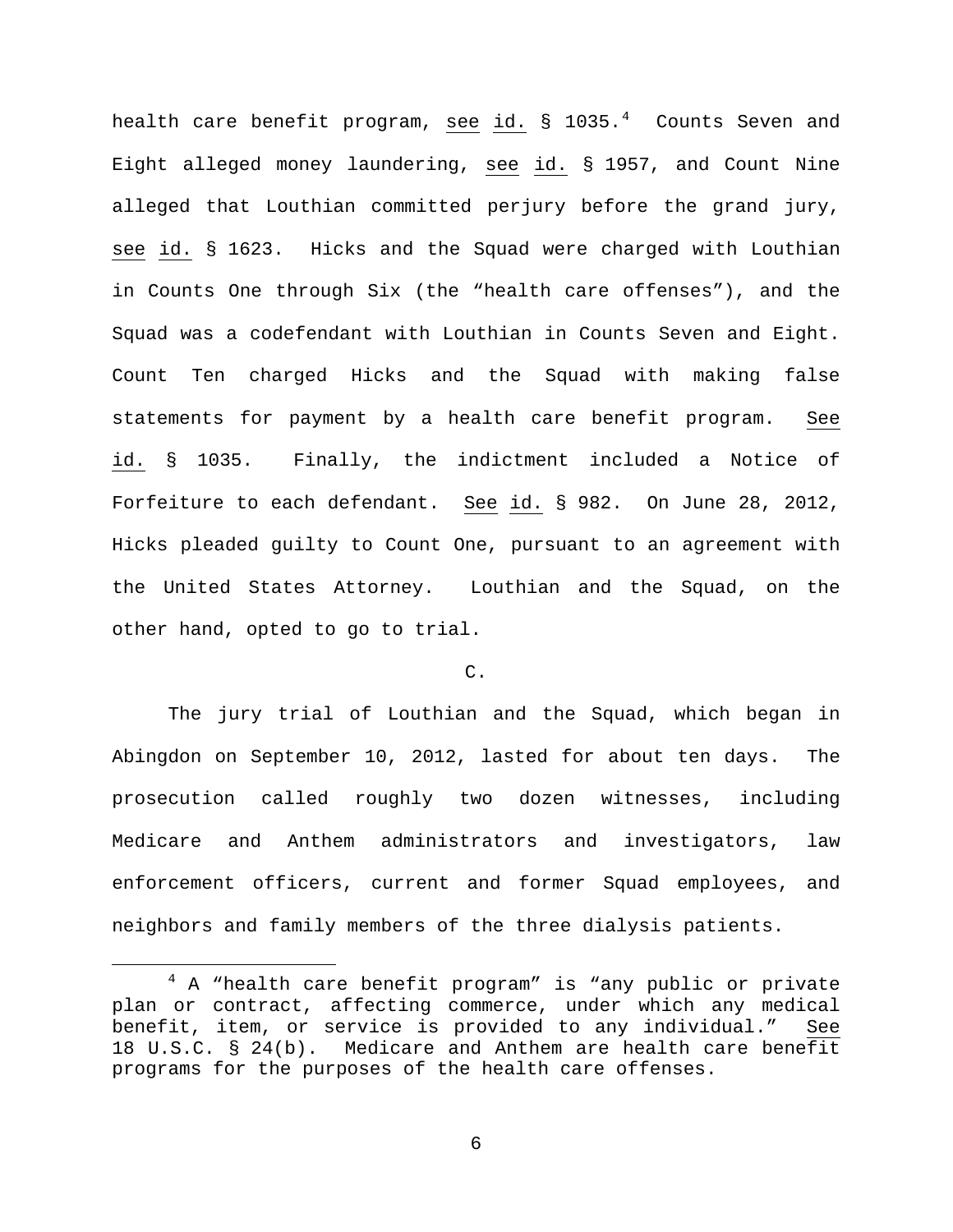The prosecutors initially focused on the Fraud Unit's observations of JR, NH, and BM. The evidence confirmed that, despite their need for regular dialysis treatment, the three patients lived relatively active lifestyles that belied their purported immobility. For example, patient JR regularly walked to and from the Squad's ambulance under her own power, often climbing into the ambulance through its side door. A neighbor saw JR at various times working in her yard, shopping at the grocery store, and walking around at other locations. Investigator Branson of the Unit conducted video surveillance of JR that corroborated the neighbor's account. One video clip showed JR being carried on a wheeled stretcher from the Squad's ambulance to her porch. She then climbed off the stretcher on her own and, showing no distress, got into a car to drive to a local senior center. Squad employees confirmed that JR was able to walk to and from the ambulance, step into the ambulance through its side door, and climb onto the stretcher without assistance.

The evidence concerning patient NH was similarly damning. Several video clips showed that NH was able to move around rather easily while being transported by the Squad, including a clip where NH was allowed to stop at a Hardee's restaurant for breakfast on the way to a dialysis appointment. Investigator Darby of the Fraud Unit described an incident in which NH,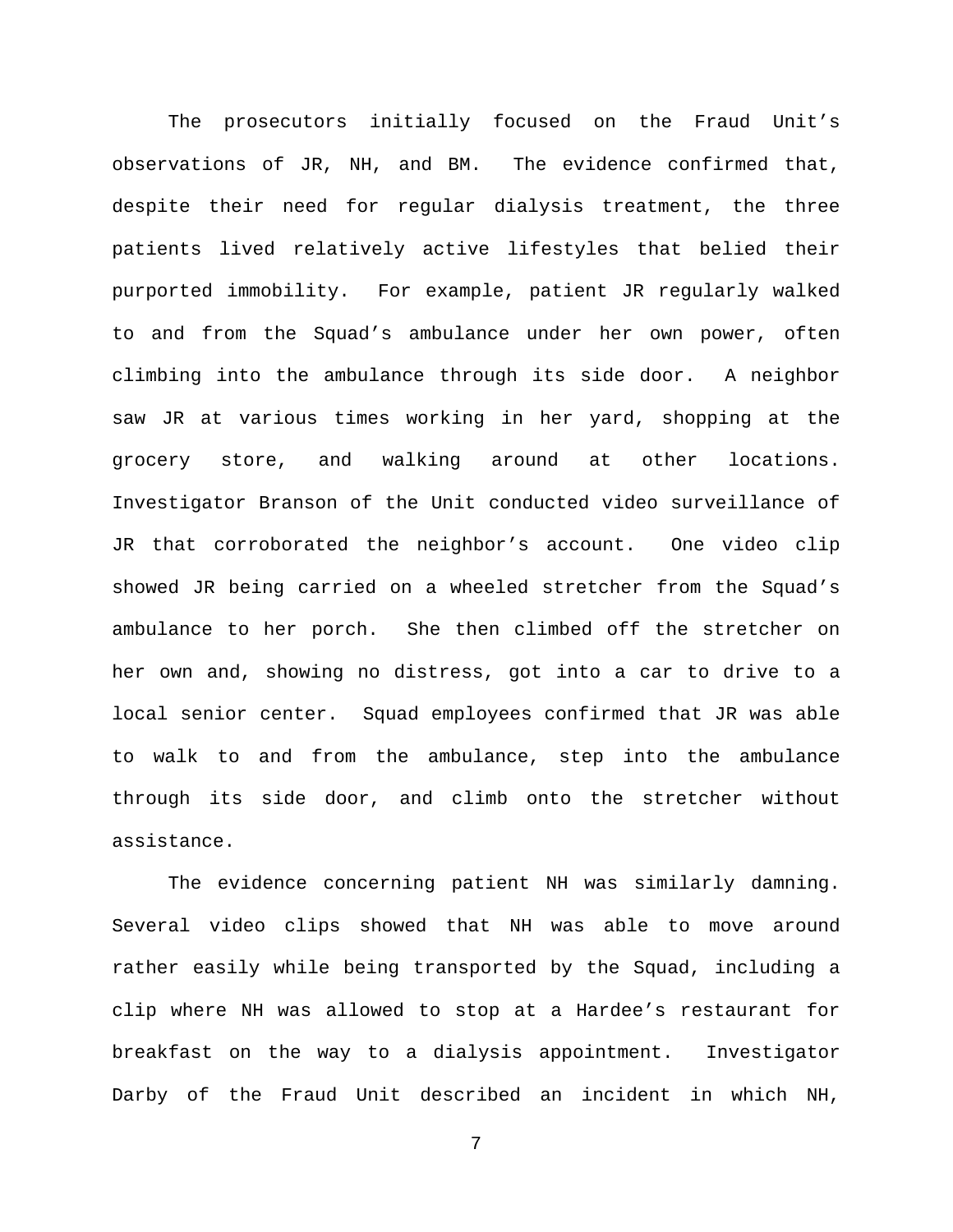immediately after being taken to her porch on a stretcher, stood in her doorway briefly conversing with Squad employees, then drove to a nearby town to shop at several stores. As with JR, Squad employees confirmed that NH was able to walk and stand, and was not bedridden. In fact, while being transported, NH would often sit in the captain's chair in the back of the Squad's ambulance. NH's mid-transport Hardee's visits were shown to be regular occurrences, and NH sometimes even walked into the restaurant herself. One Squad witness related that NH was a guest of the Squad at its holiday parties.

The third patient, BM, passed away before the Fraud Unit had an opportunity to observe him. BM's daughter, however, explained that BM had been her mother's primary caretaker. As such, BM did the grocery shopping, administered his wife's medicines, and kept up with her medical appointments. BM would drive himself to doctor's appointments, work in his garden, and help seal driveways for his son's paving business. Former Squad employees admitted that BM was using ambulance transport notwithstanding their knowledge that he could walk, stand, and drive. The prosecution also introduced BM's medical records, along with those of the other two patients. The records were replete with references indicating that each of them could walk, stand, and engage in nearly all the normal activities of daily living.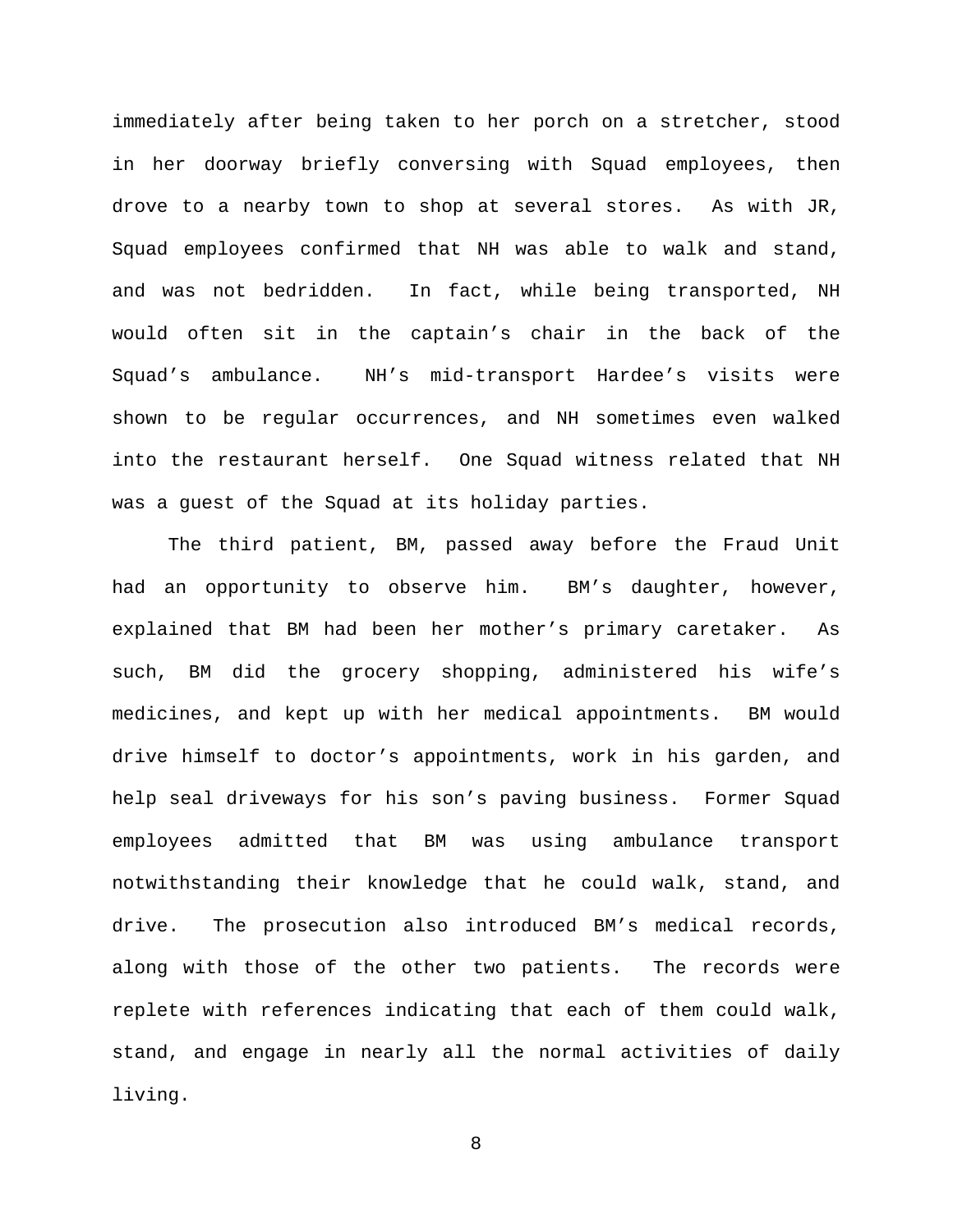According to Hicks (the convicted codefendant), Louthian knew that Medicare and Anthem would not pay the Squad for transporting JR, NH, and BM to dialysis if their physical conditions were properly reported. Consequently, at Louthian's direction, Squad employees and volunteers engaged in a pattern of forging and altering CMNs, recording false information on call sheets, and making other material misrepresentations that Louthian hoped would "get [the] transports paid." J.A. [5](#page-8-0)76.<sup>5</sup>

Because a patient's condition is subject to change, Medicare regulations require that transportation service providers obtain a new CMN for each patient every sixty days. Nonetheless, the Squad billed Medicare and Anthem for almost eighteen months (from July 2006 to January 2008) without obtaining a new CMN for either JR, NH, or BM. Instead, Louthian and Hicks altered the dates of old CMNs and submitted them in aid of reimbursement. According to Hicks, she and Louthian were well aware that the justifications in the old CMNs — for example, that the patients could neither stand nor walk, or were bedridden — were not true.

Louthian and his fellow Squad employees were even more brazen in their falsifications of call sheets generated for

<span id="page-8-0"></span> $5$  Citations herein to "J.A.  $\mu$ " refer to the contents of the Joint Appendix filed by the parties in this appeal.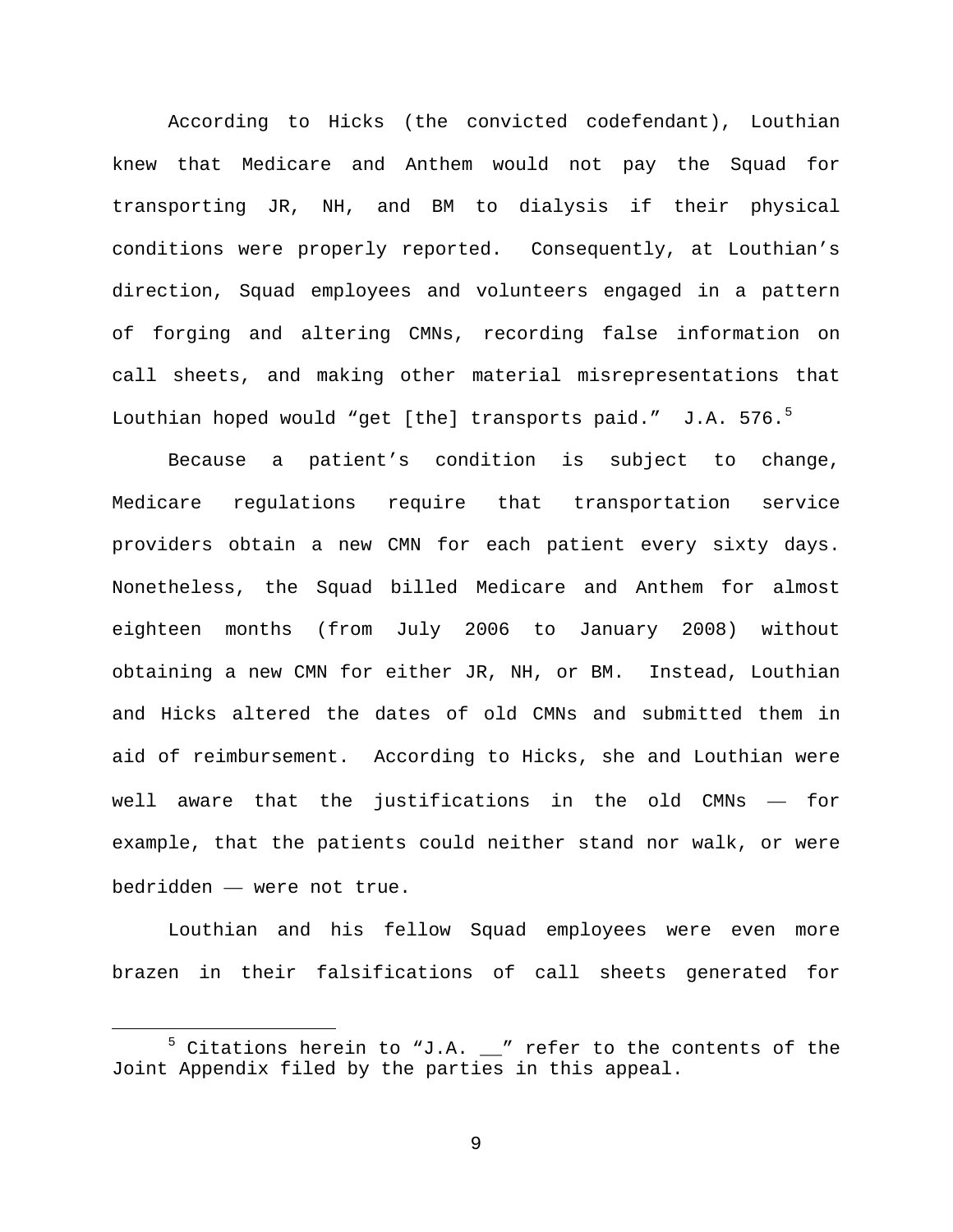transports. For example, Louthian taught Hicks to use "good word[s]" like "non-ambulatory" in her narratives, regardless of a patient's actual condition. J.A. 660. Tellingly, Hicks admitted that she did not then know what "non-ambulatory" meant — only that its incantation would help ensure payments. Once Hicks "knew how to fill them out to get them paid," Louthian instructed her to prepare call sheets in advance for other Squad employees, who would then sign them. Id. at 576. On those sheets, Hicks would make notations such as "unable to stand," even though she and Louthian, who were frequently in ambulances with the patients, knew the representations to be false.

Several Squad employees acknowledged using call sheets that were prepared in advance, and also being instructed by Louthian to embellish call sheets with fabricated details. Bunch, an EMT, identified several occasions when he placed false information on call sheets at Louthian's direction. For example, a call sheet dated May 31, 2006, when Bunch was the ambulance driver and Louthian was the attendant-in-charge, reported that NH was "non-ambulatory," "stretcher bound," "unable to stand," and in need of "O2 [oxygen] in transport." All of these entries were false. See J.A. 382-84. EMT Lee conceded that a July 1, 2006 call sheet with her name on it was written by someone else, explaining that the narrative contained false statements about JR's health. EMT Cassel admitted that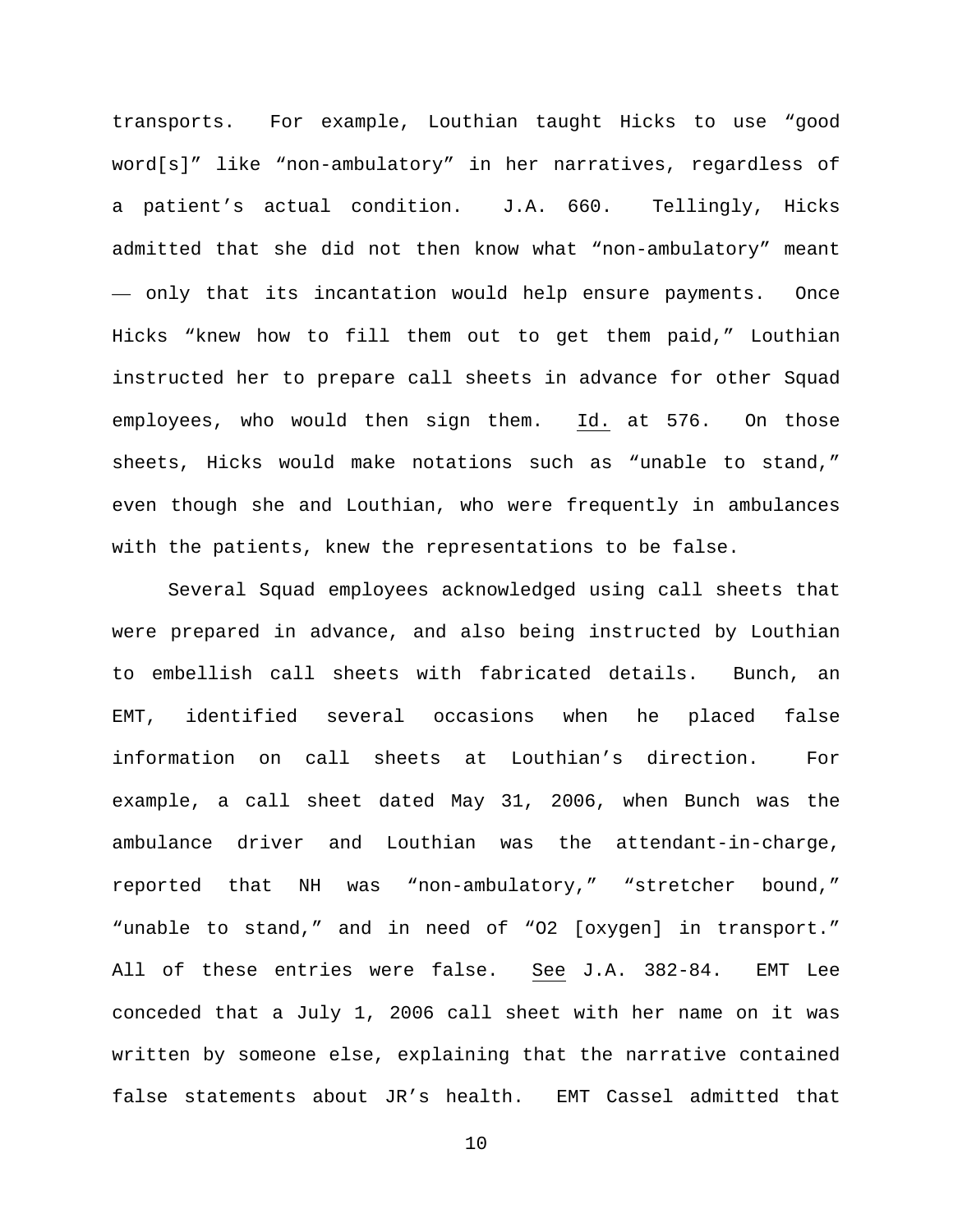her statements on two call sheets were untrue. Another Squad employee, McAllister, testified about call sheets involving patient BM. Although the narratives indicated that BM's chronic health concerns caused him to fall frequently, McAllister had no recollection of BM ever falling. Finally, EMT Bellinger admitted signing prerecorded call sheets and creating her own false narratives at Louthian's request. Bellinger confirmed that Squad employees were instructed to use words like "nonambulatory," even when the patients could walk, and that Louthian told her to report that NH was "partially blind," even though Bellinger had seen NH driving her own vehicle. Id. at 695.

After Louthian learned that the dialysis transports were under investigation, he caused the Squad to alter the manner in which it transported patients, in an effort to cover up the false billing scheme. Once Louthian realized the Squad was being watched by the investigators, he insisted that the patients be kept on stretchers at all times and not allowed to walk to and from the ambulances. The Squad's minutes of a May 19, 2008 meeting reflected Louthian's change of procedure and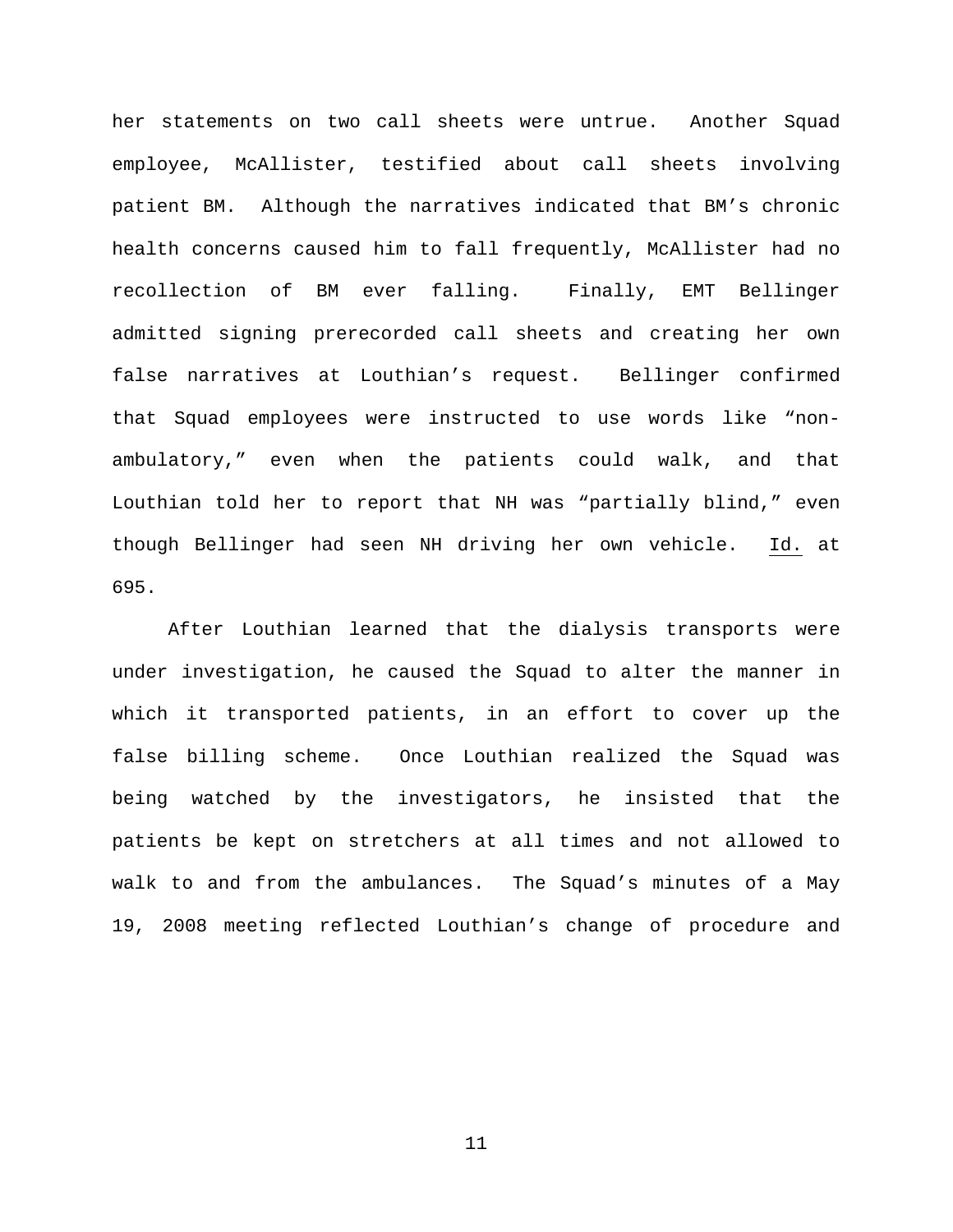indicated why it was made, stating: "TRANSPORTS: TAKE IN AND OUT OF HOUSE ON COTS. HAD FOLLOWERS ON TRANSPORT." J.A. 1211.<sup>[6](#page-11-0)</sup>

On February 17, 2009, Louthian was questioned before the federal grand jury regarding the changes he had made to the Squad's transport procedures after becoming aware of the Fraud Unit's investigation. That testimony resulted in the perjury charge against him. Count Nine alleged that Louthian's answers to the following grand jury inquiries were materially false:

Q: Approximately when was it that the people who were being transported for dialysis were always on a stretcher? When did you say this has gotta end, these people have to be on a stretcher?

A: I don't recall I said that except as far as [NH] was concerned. I, I told 'em, I said "I don't care how much hell she raises, I don't care what she says, she's either going on a stretcher or she ain't going."

Q: And when was this?

A: That's been a couple a years ago.

Q: A couple of years ago?

A: Yeah.

Q: And you believe that she was being transported in that manner after that?

A: That was my understanding, yes ma'am.

Q: Okay. And she was eventually —

<span id="page-11-0"></span> $6$  The word "FOLLOWERS," as used in the May 19, 2008 meeting minutes, was construed by the prosecutors to refer to Louthian's concern that the transports were being watched and investigated. The jury, by its verdict, agreed with that construction.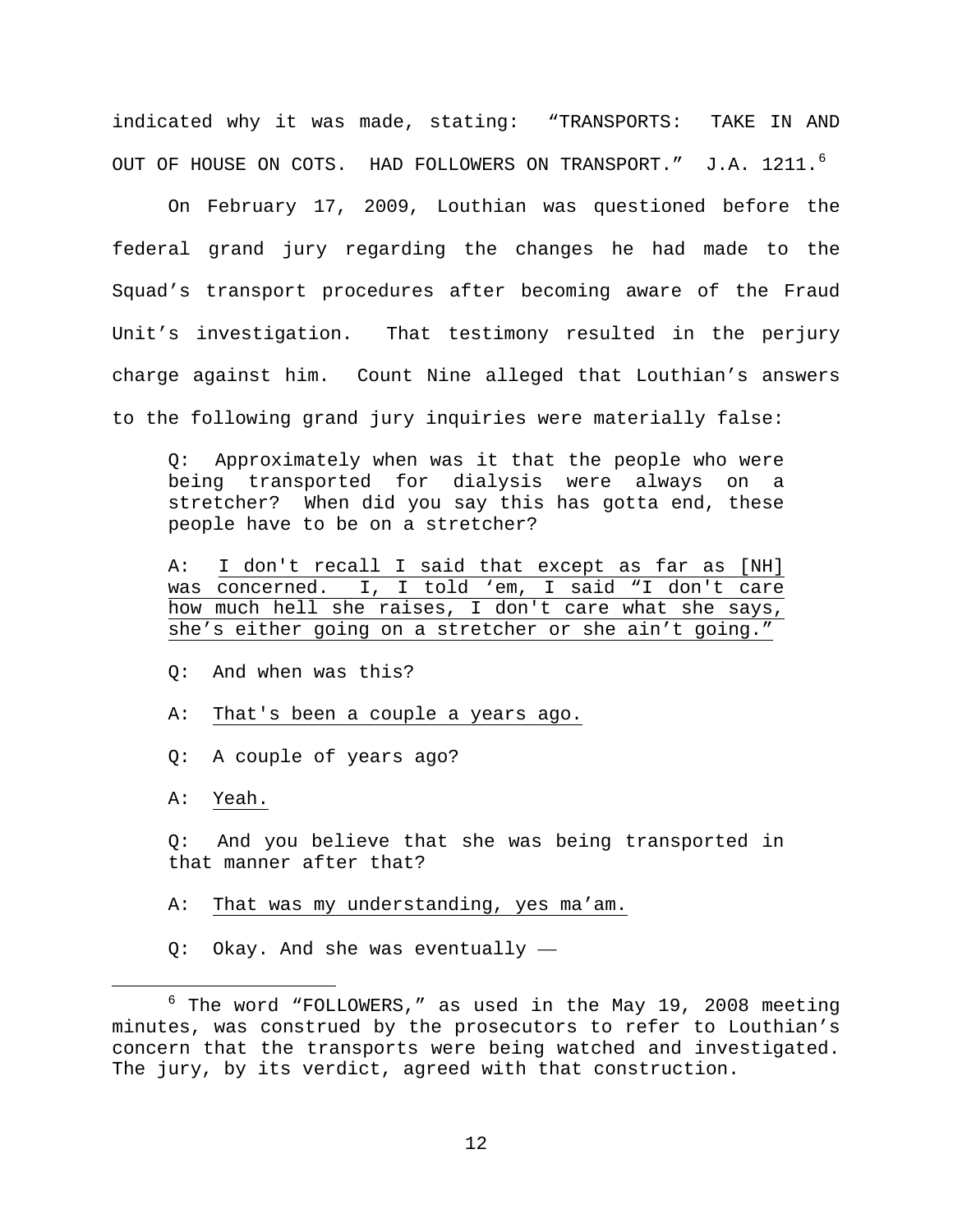## A: She was always on it when I went.

J.A. 41 (emphasis in indictment). The questions and answers particularized in Count Nine were submitted to the jury with the appropriate instructions. The prosecutors argued that Louthian perjured himself when he told the grand jury that NH was always transported on a stretcher in his presence, and that things had been done that way for a couple of years. Indeed, Louthian's testimony was directly contradicted by video evidence showing NH walking from the ambulance to her front door, with Louthian present, just nine months before his grand jury appearance.

The prosecution rested its case on September 18, 2012. Louthian then moved for acquittal under Federal Rule of Criminal Procedure 29, asserting that the evidence failed to make a prima facie showing of fraud. The district court denied the acquittal motion, after which the defense also rested. Following closing arguments and instructions, the jury deliberated and returned its verdict. Louthian was convicted of the health care offenses in Counts One through Six, plus perjury as charged in Count Nine, but was acquitted of the Counts Seven and Eight money laundering charges. The Squad was acquitted of all charges. Louthian thereafter sought post-trial relief on the basis of what he called "inconsistent verdicts," i.e., that although he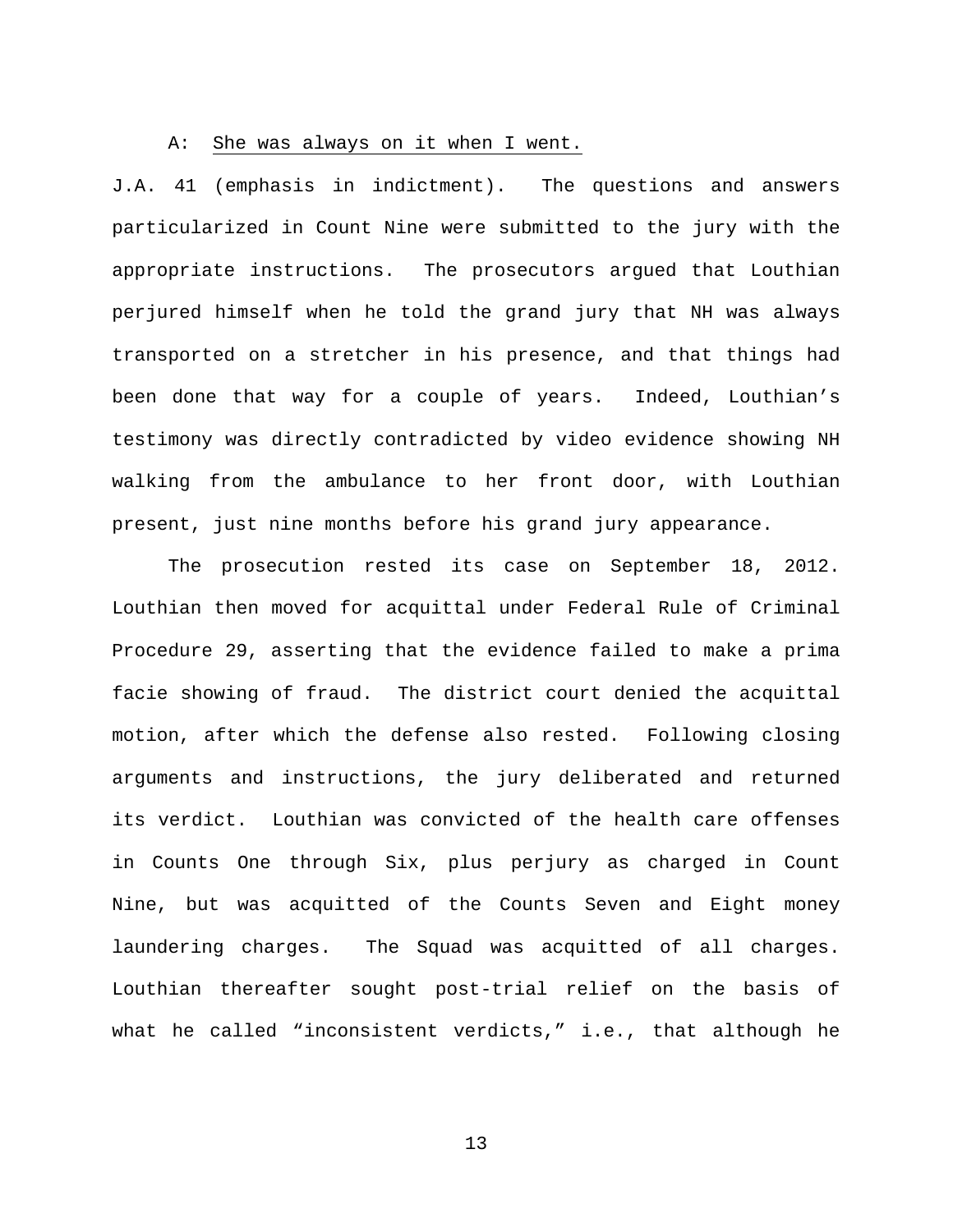had been convicted, the Squad was acquitted. The court denied that motion as well.

## D.

On November 19, 2012, the district court conducted a hearing on the prosecution's request for a criminal forfeiture. Evidence was then introduced demonstrating that Medicare and Anthem paid more than \$900,000 for dialysis transports of JR, NH, and BM**.**[7](#page-13-0) The prosecutors also presented evidence establishing the value of real estate and other property owned by the Squad, identifying various bank accounts into which fraudulent payments had been deposited.

On February 15, 2013, the district court filed its opinion on the criminal forfeiture issue. See United States v. Louthian, No. 1:12-cr-00002 (W.D. Va. Feb. 15, 2013), ECF No. 244. The court therein concluded that the government was "entitled to a money judgment of forfeiture against [Louthian]." Id. at 5. Accordingly, the court entered a preliminary order of forfeiture against Louthian of \$907,521.77.

Louthian's sentencing hearing was conducted on March 20, 2013. The presentence report ("PSR") grouped his seven convictions and calculated a total offense level of 32 with a

<span id="page-13-0"></span> $7$  The evidence at the forfeiture hearing established that approximately \$772,000 was paid to the Squad by Medicare, and another \$135,000 was paid by Anthem.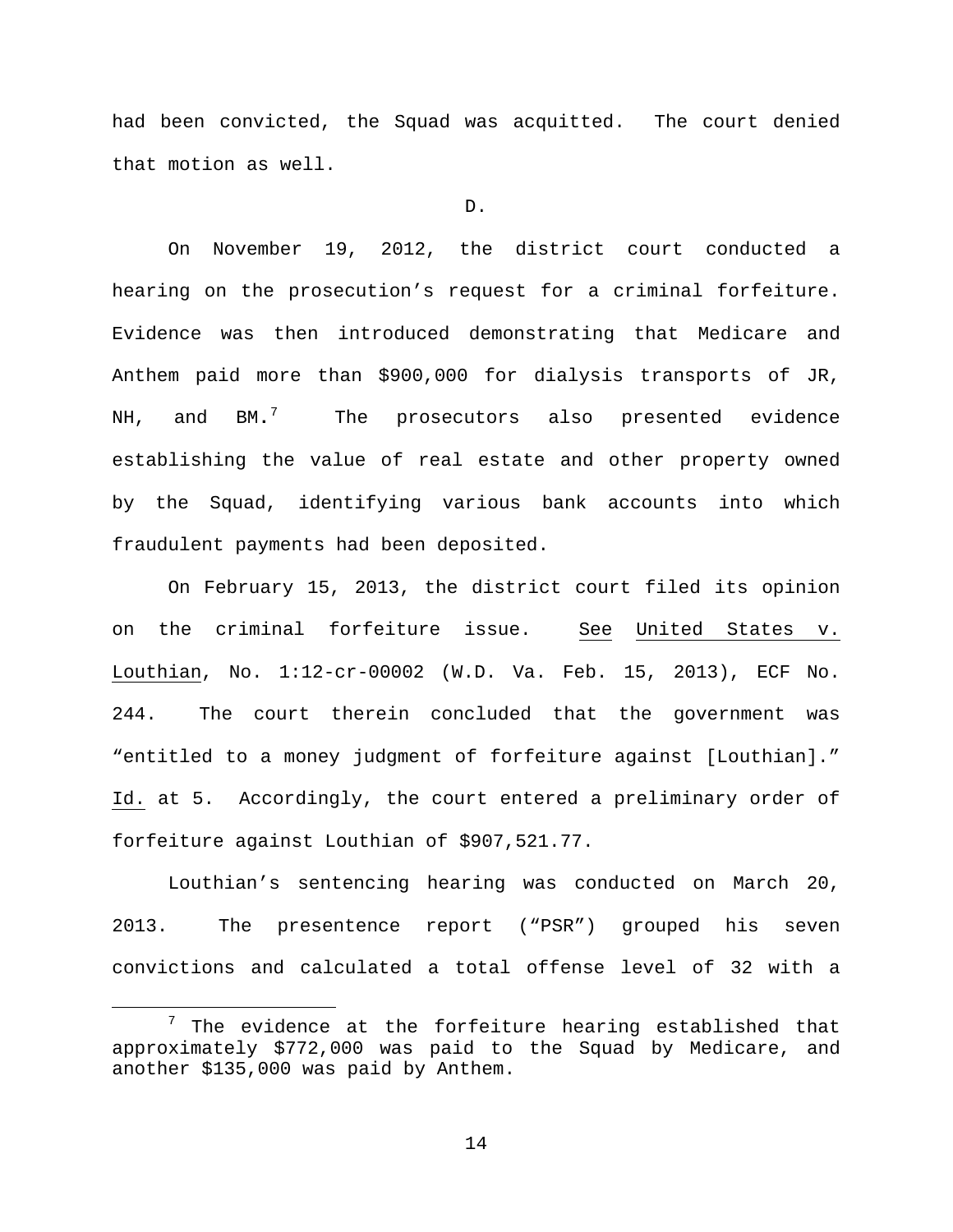criminal history category of I. As a result, Louthian's advisory Guidelines range was 121 to 151 months of imprisonment. At the hearing, Louthian lodged objections to several aspects of the PSR, including his punitive classification as a leader or organizer of the fraud scheme, an enhancement for abusing a position of trust, an enhancement for obstruction of justice, and the loss calculation.

The district court rejected each of Louthian's objections and adopted the PSR. The court also denied Louthian's request for a downward departure based on his age (sixty-one years), poor health (severe bleach allergy, depression, hypertension, osteoarthritis, and diabetes), and lack of a criminal history. The court nevertheless varied downward from the advisory Guidelines range and imposed seven concurrent prison terms of forty-eight months each. On March 21, 2013, the court entered its criminal judgment, incorporating the preliminary order of forfeiture. The forfeiture order was subsequently amended, necessitating amendment of the criminal judgment, which occurred on April 15, 2013. Louthian has timely noted this appeal, and we possess jurisdiction pursuant to 28 U.S.C. § 1291 and 18 U.S.C. § 3742(a).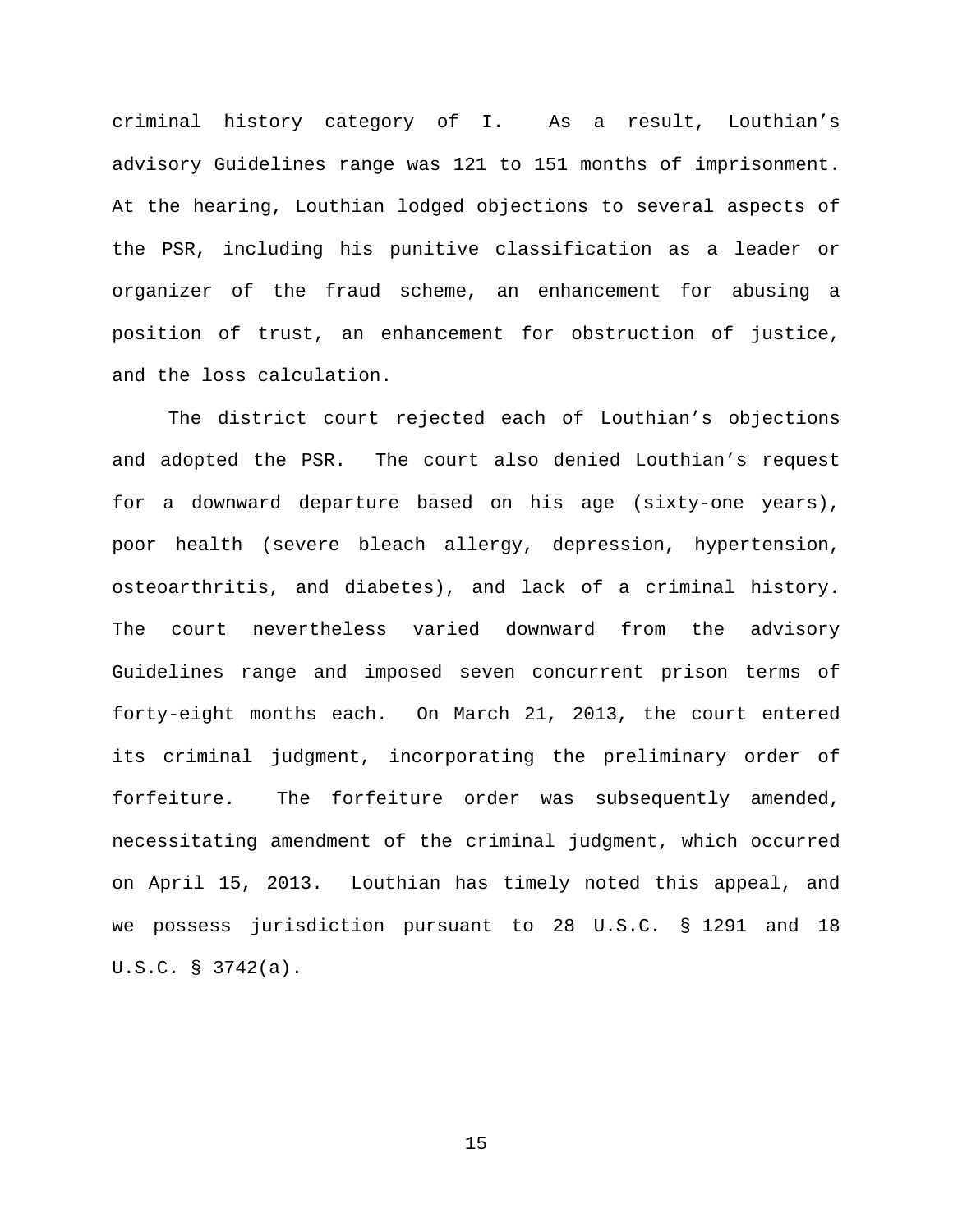Louthian contends that myriad errors infected his trial and sentencing. Most vigorously, Louthian challenges the sufficiency of the evidence used to convict him of the health care offenses in Counts One through Six and of the perjury offense in Count Nine. Louthian asserts further that the jury returned inconsistent verdicts, with the result that the district court should have granted his motion for post-trial relief. With respect to the sentence imposed, Louthian maintains that the court erroneously denied his request for a downward departure, and that he was improperly subjected to criminal forfeiture proceedings. We assess these contentions in turn.

## A.

We first evaluate Louthian's challenge to the sufficiency of the evidence supporting his convictions on the health care offenses. We will sustain a guilty verdict "if there is substantial evidence, taking the view most favorable to the Government, to support it." United States v. Whitfield*,* 695 F.3d 288, 310 (4th Cir. 2012) (internal quotation marks omitted). Substantial evidence exists if there is "evidence that a reasonable finder of fact could accept as adequate and sufficient to support a conclusion of a defendant's guilt beyond a reasonable doubt." Id. (internal quotation marks omitted).

II.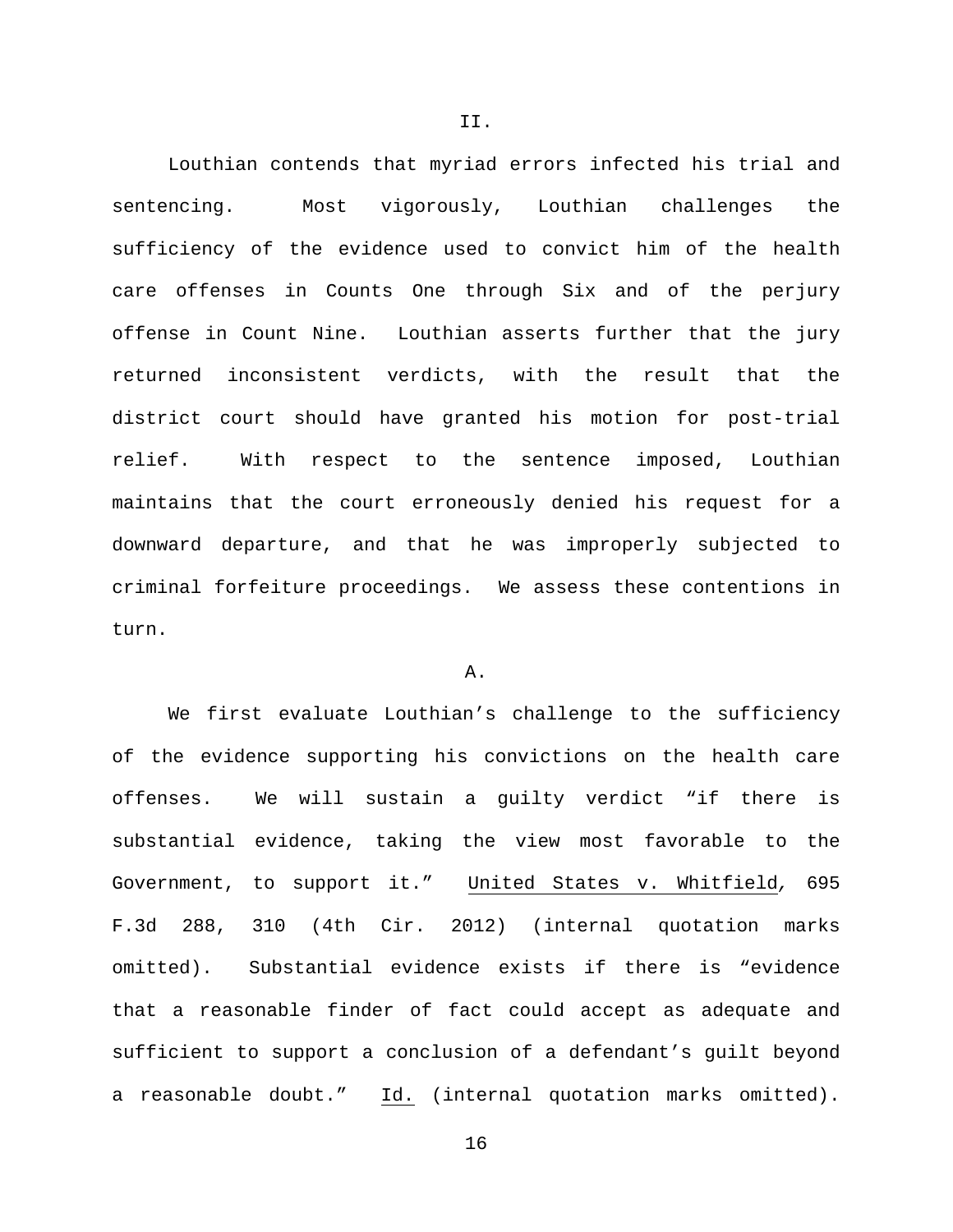In determining whether there is substantial evidence to support a verdict, we defer to the jury's determinations of credibility and resolutions of conflicts in the evidence, as they "are within the sole province of the jury and are not susceptible to judicial review." See United States v. Lowe, 65 F.3d 1137, 1142 (4th Cir. 1995).

In order to prove the conspiracy to commit health care fraud (Count One) the government was required to show, inter alia, an unlawful agreement between Louthian and at least one other person to commit health care fraud. See 18 U.S.C. § 1349. The substantive health care fraud offense (Count Two) required proof that Louthian had

knowingly and willfully execute[d] . . . a scheme . . . (1) to defraud any health care benefit program; or (2) to obtain, by means of false or fraudulent . . . representations . . . any of the money . . .<br>[of] any health care benefit program . . . in [of] any health care benefit connection with the delivery of or payment for health care benefits, items, or services.

See id. § 1347. Finally, the four false statement charges (Counts Three through Six) required proof that Louthian "knowingly and willfully . . . ma[de] . . . materially false . . . or fraudulent statements . . . in connection with the delivery of or payment for health care benefits, items, or services." See id. § 1035.

The common thread sustaining or defeating Louthian's challenge to all six health care offenses is whether there was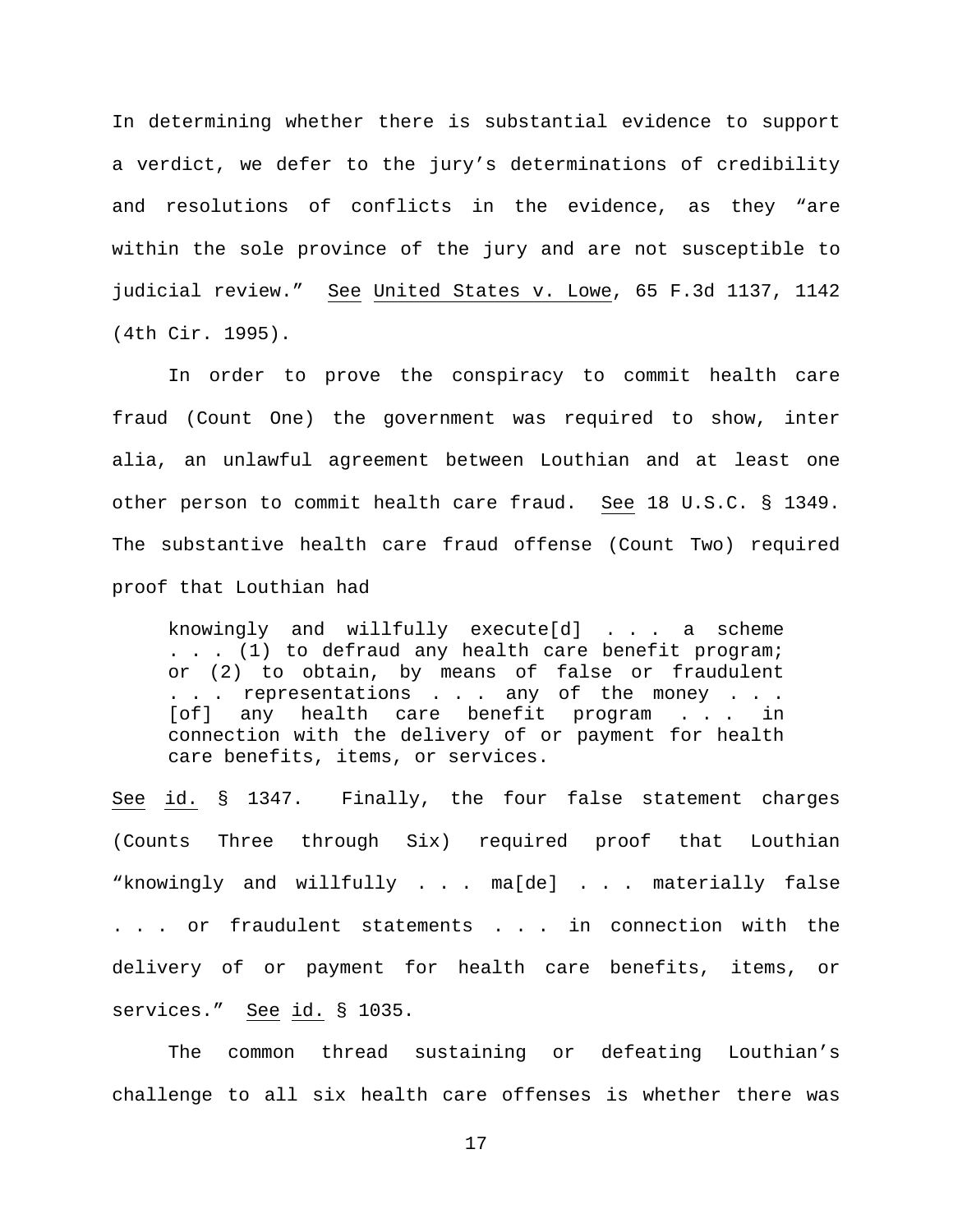sufficient evidence to prove that he made false and fraudulent misrepresentations to a health care benefit program. Consistent with his Rule 29 requests for acquittal, Louthian contends that the prosecution fell short of its burden because it failed to prove that the dialysis transport services provided to JR, NH, and BM were not "medically necessary." Br. of Appellant 9. In that regard, Louthian relies on the regulatory provision in 42 C.F.R. § 410.40(d)(1), which specifies (with emphasis added) that Medicare will pay for non-emergency ambulance transportation if a patient's medical condition, "regardless of bed confinement, is such that transportation by ambulance is medically required." Predicated on that regulation, Louthian argues that, although JR, NH, and BM were not bedridden, the prosecution nevertheless had to prove beyond a reasonable doubt that the patients could not otherwise have satisfied Medicare's requirements.

This contention fundamentally misapprehends the nature of the health care offenses. Louthian was not convicted of providing services to individuals who did not qualify for insurance reimbursements. His convictions were based upon false and fraudulent statements to Medicare and Anthem to secure payments for the dialysis transports. Louthian and those under his supervision falsely advised Medicare and Anthem that JR, NH, and BM needed ambulance transportation because they were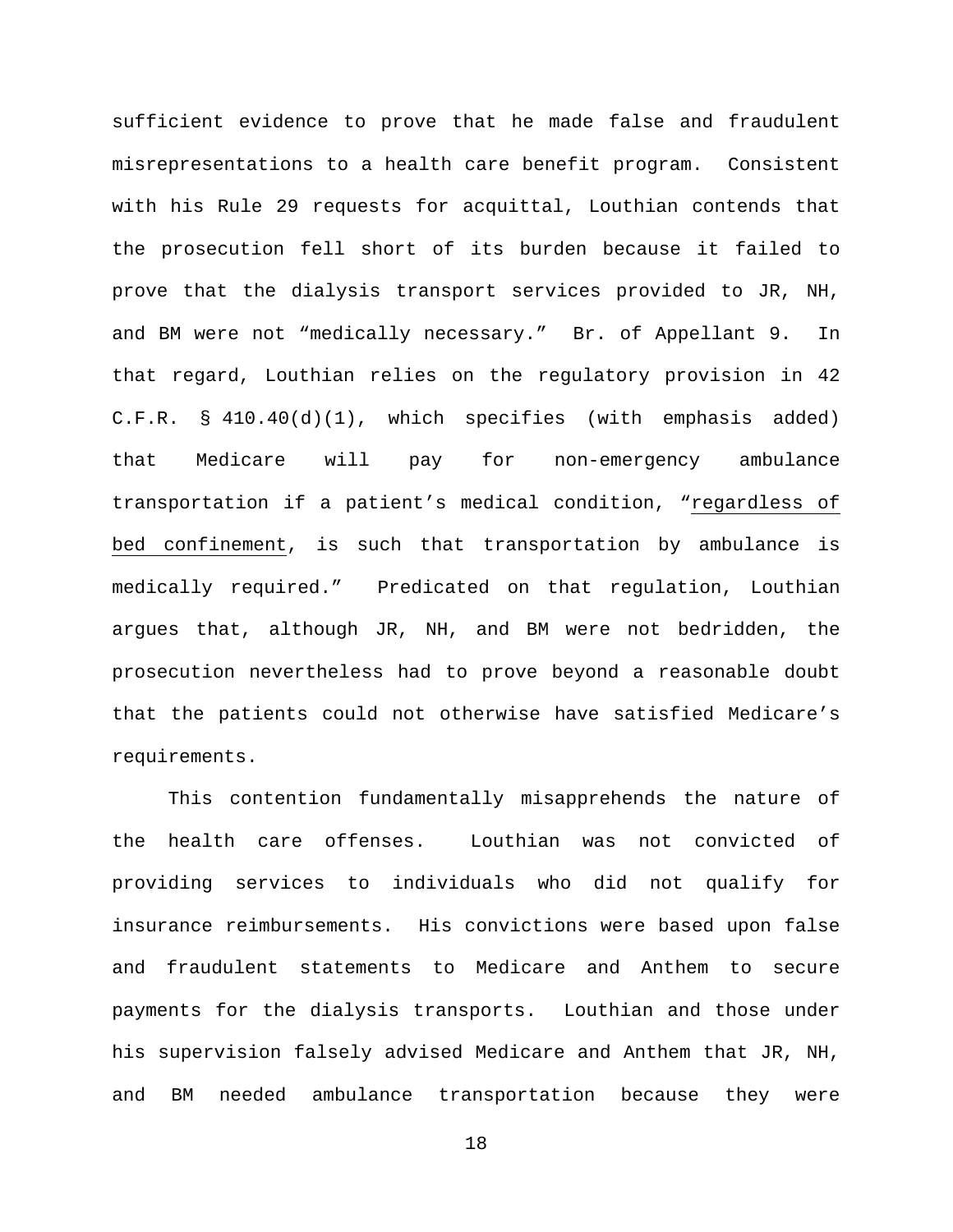bedridden. The trial evidence was more than sufficient to support the jury's finding that such representations were untrue. The prosecution presented video, photographic, and testimonial evidence illustrating that the Squad's dialysis transport patients were able to stand, walk, drive, shop, garden, and perform manual labor, among other things. Nonetheless, Louthian repeatedly caused call sheets to be submitted describing the patients as bedridden, non-ambulatory, and unable to stand or walk. Louthian himself was involved in several of the relevant dialysis transports, and thus was personally aware of the patients' actual abilities. And when Louthian learned that the Squad's activities were under scrutiny, he caused the Squad to alter its practices in an effort to obstruct the Fraud Unit's investigation and to cover up his fraudulent misdeeds.

Even if Louthian's premise is assumed to be valid — that he could not be guilty of the health care fraud offenses unless the prosecution proved that the ambulance transports were not medically required — his defense theory would nevertheless fail. Employing a definition of medical necessity that suits his purposes, Louthian suggests that the health conditions of the three patients were such that, without ambulance transport, "there is a likelihood that they could have suffered serious medical issues." Br. of Appellant 10. But that argument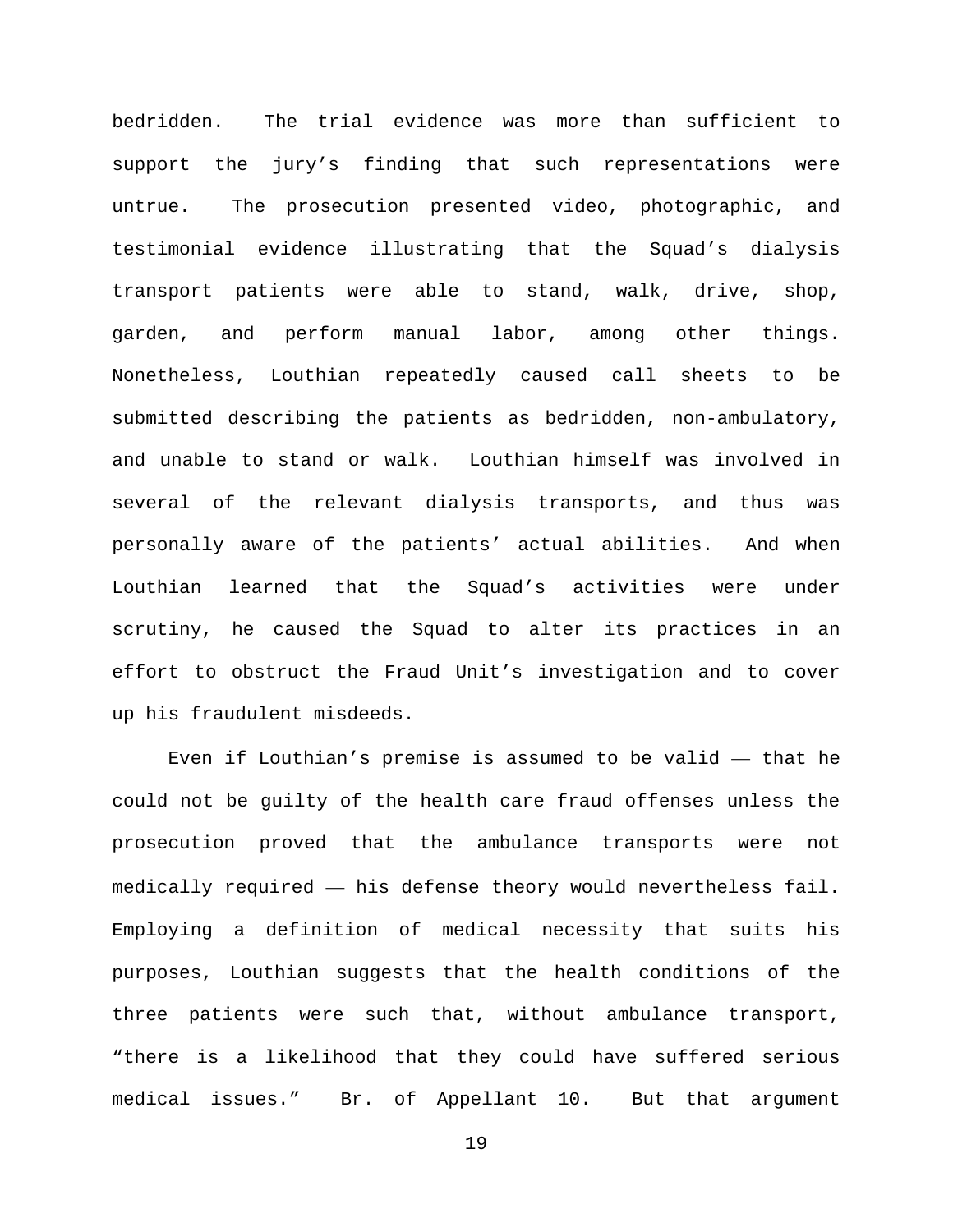ignores the facts, i.e., that each of the three patients frequently rode in automobiles — or even drove vehicles themselves — and that, bedfast or not, they did not need an ambulance to get around. Viewing the evidence properly, a reasonable jury was entitled to find that ambulance transportation of the three patients from Saltville to the dialysis center in Abingdon was not "medically required" — by any definition. $8$  We therefore reject Louthian's contention that the evidence was insufficient to support his convictions on the six health care offenses.

B.

Louthian's challenge to evidence sufficiency on the perjury offense in Count Nine must also be rejected. In order to meet its burden on that charge, the prosecution was obliged to show that Louthian knowingly made a false material declaration, under

J.A. 913-14.

<span id="page-19-0"></span> $8$  In its closing argument, the prosecution illustrated the absurdity of the notion that the patients' true medical<br>conditions, if known to Medicare and Anthem, would have conditions, if known to Medicare and Anthem, supported the conclusion that ambulance transportation was medically required. The prosecutor asked, "What if [Louthian and the Squad] actually wrote what happened," elaborating:

Imagine a [call] sheet for [NH]. "Patient walked to ambulance from her home, stepped in through the side door, patient sat in the captain's chair until the ambulance brought her to Hardees. She went into Hardees for a ham biscuit, got back in." [The bill to Medicare] wouldn't get paid.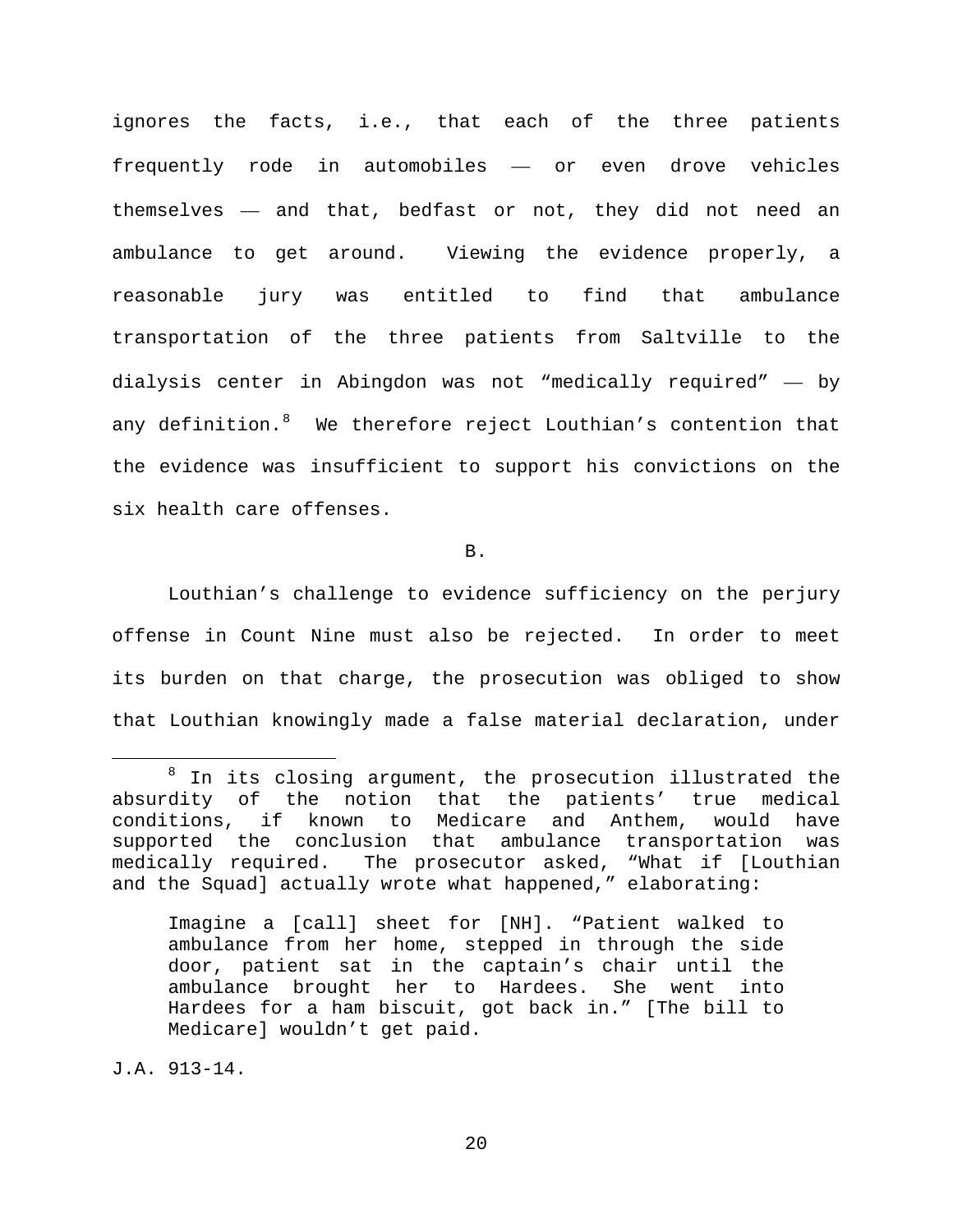oath, in his testimony before the grand jury. See United States v. Wilkinson*,* 137 F.3d 214, 224 (4th Cir. 1998). At trial, the prosecution argued that Louthian's testimony to the grand jury (that NH had been transported on the stretcher for "a couple of years") was inconsistent with the video of Louthian watching NH walk from the ambulance to her home just a few months before his grand jury appearance.

Blaming the vagueness of the prosecutor's questions, Louthian contends that his answers were the product of confusion, rather than deception. Specifically, he argues, the prosecutor failed to adequately define the word "transported" in the question: "And you believe she was being transported in that manner after that?" According to Louthian, if "transported" referred only to the time that NH was in the ambulance, then the prosecution failed to prove that his response was false. See United States v. Hairston, 46 F.3d 361, 376 (4th Cir. 1995) (vacating perjury conviction when, despite multiple potential meanings, defendant's answer to grand jury inquiry was literally true).

But the Hairston decision does not stand for the proposition that we must vacate a perjury conviction whenever a perjurer, on appeal, can stir up some potential ambiguity in a grand jury's inquiries. As Judge Motz recently explained, Hairston was predicated on the unique circumstance that the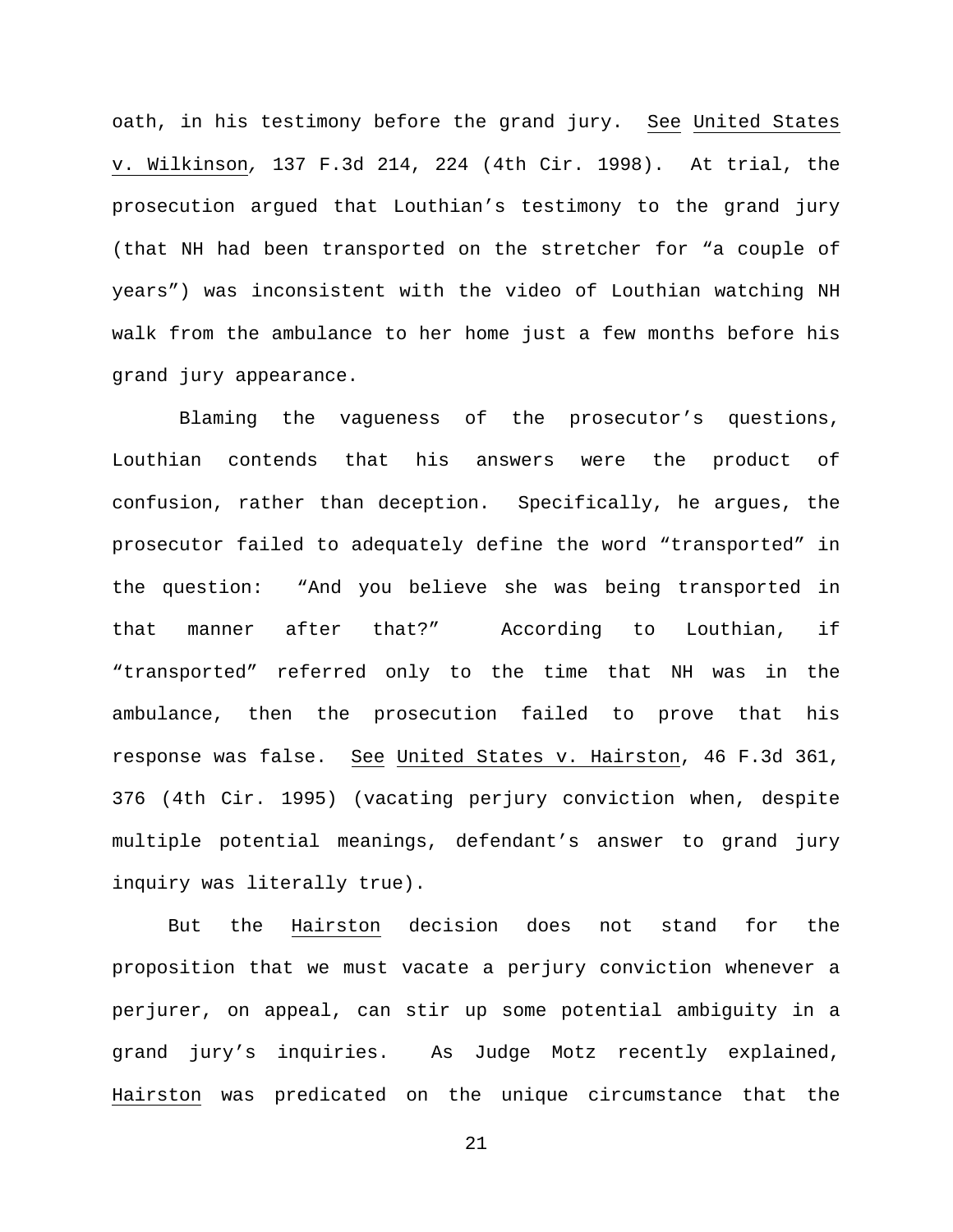allegedly false statement had an "obvious," non-perjurious meaning. See United States v. Sarwari, 669 F.3d 401, 406 (4th Cir. 2012). It does not apply in a situation  $-$  such as this  $$ where "the focus is on the ambiguity of the question asked." Id. (internal quotation marks omitted).

Thus, although Louthian's lack-of-evidence theory on the perjury offense was appropriate for the jury's consideration, it is, as an appellate challenge to evidence sufficiency, without substance. The jury was permitted to conclude, given the context of the prosecutor's questions and the nature of the allegations against Louthian, that, consistent with the government's characterization, he understood the question and lied to avoid criminal liability. It would be inappropriate for us to second-guess the verdict in that regard. Therefore, we will not disturb Louthian's perjury conviction.

## C.

Next, we examine de novo Louthian's contention that the district court erred in denying his post-trial request for acquittal or a new trial based on inconsistent verdicts**.** See United States v. Green, 599 F.3d 360, 367 (4th Cir. 2010). Relying on the Supreme Court's decision in New York Central & Hudson Railroad v. United States for the proposition that a corporation — like the Squad — is criminally liable for unlawful acts committed by its agent in the scope of his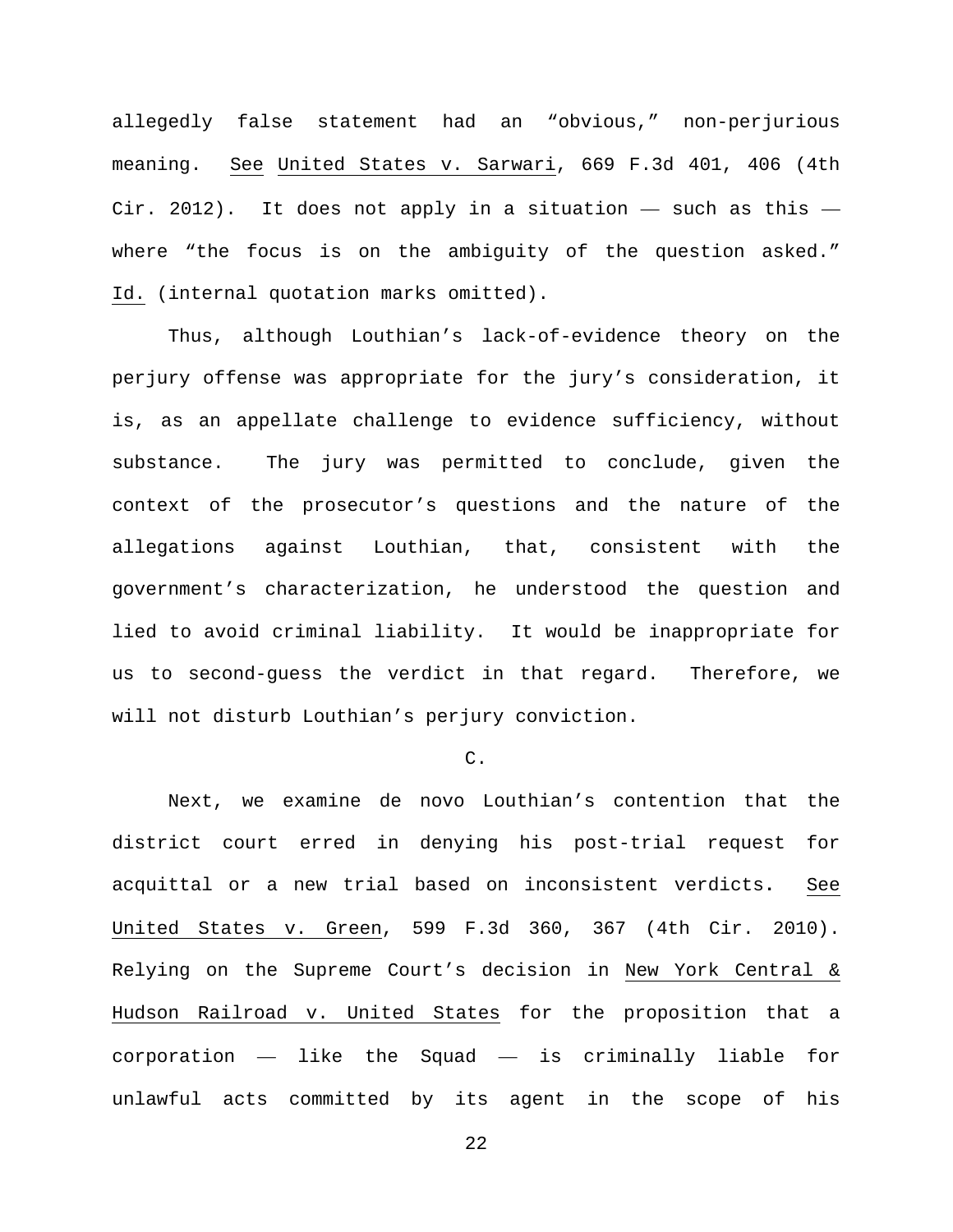employment, Louthian maintains that it was legally and logically inconsistent for the jury to convict him of the health care offenses while acquitting his codefendant, the Squad itself. See 212 U.S. 481 (1909).

Put simply, Louthian's inconsistent-verdicts argument is baseless. First, as the government points out, there are a number of reasonable explanations for the verdicts. For example, the jury may not have believed that Louthian was acting for the benefit of the Squad or within the scope of his employment. In either event, the verdicts would not be inconsistent.

More importantly, however, it is well-settled that a defendant "cannot challenge his conviction merely because it is inconsistent with a jury's verdict of acquittal on another count." See United States v. Thomas, 900 F.2d 37, 40 (4th Cir. 1990) (citing United States v. Powell, 469 U.S. 57 (1984)). Indeed, an inconsistent verdict can result from mistake, compromise, or lenity**,** and a jury could just as likely err in acquitting as in convicting. In any event, it can never be known "whose ox has been gored." See Powell, 469 U.S. at 65. "Given this uncertainty, and the fact that the Government is precluded from challenging the acquittal, it is hardly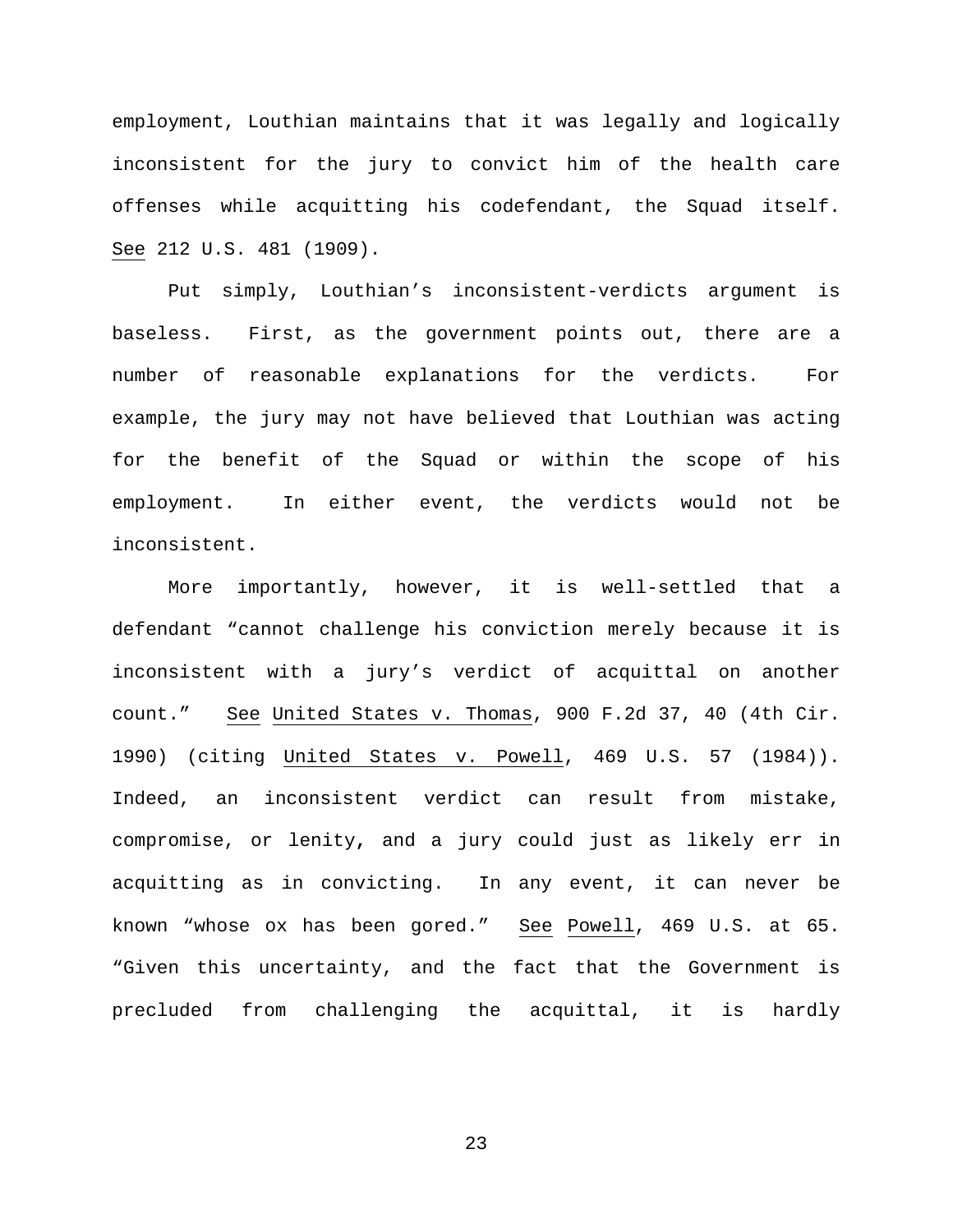satisfactory to allow the defendant to receive a new trial as a matter of course." Id.<sup>[9](#page-23-0)</sup>

Louthian acknowledges the foregoing, but asks that we "carve out an exception to [the Supreme Court's] rigid and unworkable rule." Br. of Appellant 19. Having neither the authority nor the inclination to do so, we decline to intrude upon the verdicts.<sup>10</sup>

D.

Louthian also challenges his below-Guidelines sentence of forty-eight months as being excessive, in view of his age, poor health, and lack of a criminal history. For those reasons, he argues, the district court ought to have departed downward. We are unable, however, to review a sentencing court's decision not

<span id="page-23-0"></span><sup>&</sup>lt;sup>9</sup> The rule against disturbing an inconsistent verdict has been steadfastly followed for more than eighty years. In Dunn v. United States, the Supreme Court held that a defendant could be convicted of keeping intoxicating liquor for sale even though the jury also found him not guilty of unlawful possession of<br>intoxicating liquor. See 284 U.S. 390 (1932). The Court See 284 U.S. 390 (1932). explained that "consistency in the verdict is not necessary." Id. at 393. More recently, in United States v. Collins, we declined to overturn a conspiracy conviction when the defendant's only coconspirator was acquitted of the same charge. See 412 F.3d 515, 519-20 (4th Cir. 2005) ("The law is established on this point . . . that a defendant is not entitled to a new trial when the jury reaches an inconsistent verdict.").

<span id="page-23-1"></span> $10$  Louthian also pursues, as a subpart of his inconsistentverdicts contention, the proposition that his acquittal on the money laundering charges (Counts Seven and Eight) undermines the guilty verdict on the six health care offenses. We reject that contention as well.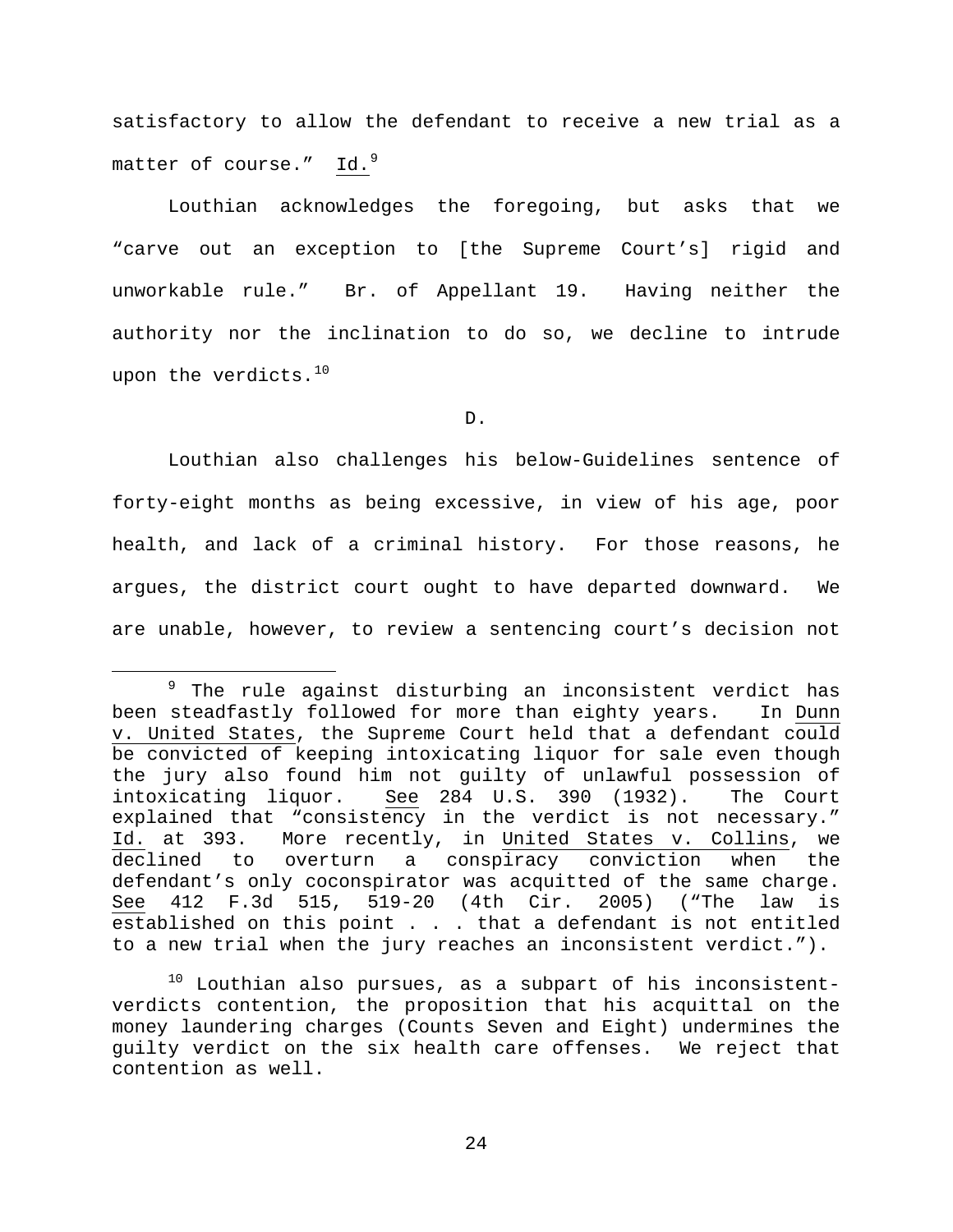to depart unless the court mistakenly believed that it lacked the authority to do so. See United States v. Brewer, 520 F.3d 367, 371 (4th Cir. 2008). Before pronouncing sentence, the court recognized its obligation to "consider any applicable departure policy statements by the Sentencing Commission." J.A. 1056. The court then considered Louthian's request for a downward departure under the Guidelines, but concluded that none was appropriate. Because the court understood its authority, but declined to exercise it on the facts of this case, Louthian cannot contest on appeal the court's failure to depart downward.

To the extent that Louthian challenges his sentence as otherwise unreasonable, we are unmoved. We review a court's sentencing decisions for abuse of discretion only. See Gall v. United States*,* 552 U.S. 38, 49-51 (2007). Any sentence that is within or below a properly calculated Guidelines range is presumptively reasonable. See United States v. Abu Ali*,* 528 F.3d 210, 261 (4th Cir. 2008). Such a presumption can only be rebutted by showing that the sentence is unreasonable when measured against the 18 U.S.C. § 3553(a) factors. See United States v. Montes-Pineda, 445 F.3d 375, 379 (4th Cir. 2006).

Louthian makes no assertion that his forty-eight-month sentence was tainted by procedural flaws, such as errors in calculating the Guidelines range, erroneously treating the Guidelines as mandatory, failing to properly consider the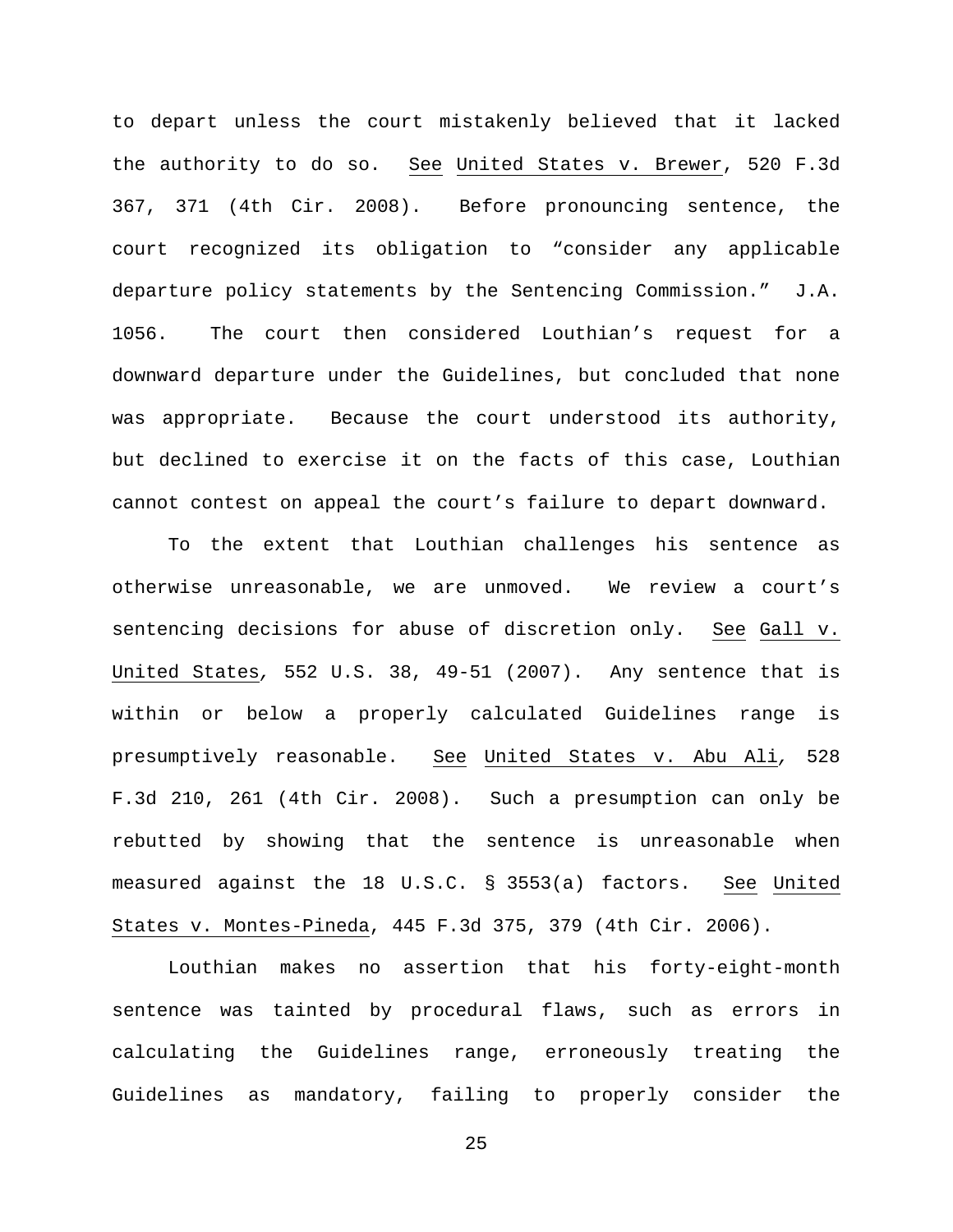§ 3553(a) factors, predicating the sentence on clearly erroneous facts, or failing to adequately explain the sentence. See Gall, 552 U.S. at 51. Meanwhile, we cannot conclude that his sentence was substantively unreasonable. See United States v. Mendoza-Mendoza, 597 F.3d 212, 216 (4th Cir. 2012). We observe that, although the court denied Louthian's request for a departure on account of age, health, and criminal history, it varied downward for those very reasons, imposing an aggregate sentence (48 months) that is less than half the low end of his Guidelines range (121 months). Louthian's sentence therefore cannot be deemed unreasonable.<sup>[11](#page-25-0)</sup>

E.

Finally, Louthian contends that he was unfairly prejudiced when the prosecutors "chose to pursue" a criminal forfeiture against him after his trial. Br. of Appellant 26. Instead, Louthian maintains, the prosecution should have initiated a

<span id="page-25-0"></span> $11$  In conjunction with his sentencing challenge, Louthian also complains that his forty-eight-month sentence will have a "chilling effect" on others in the health care industry. Br. of<br>Appellant 25. We are satisfied that this was probably the We are satisfied that this was probably the United States Attorney's intention, and that the Department of Justice will be pleased if this prosecution serves to forestall other health care fraud schemes. As the district court properly emphasized, "deterrence is an important factor in determining an appropriate sentence in this case," because "without an appropriate sentence of incarceration, other people might well believe that it is worth a chance to engage in medical billing fraud." J.A. 1060-61.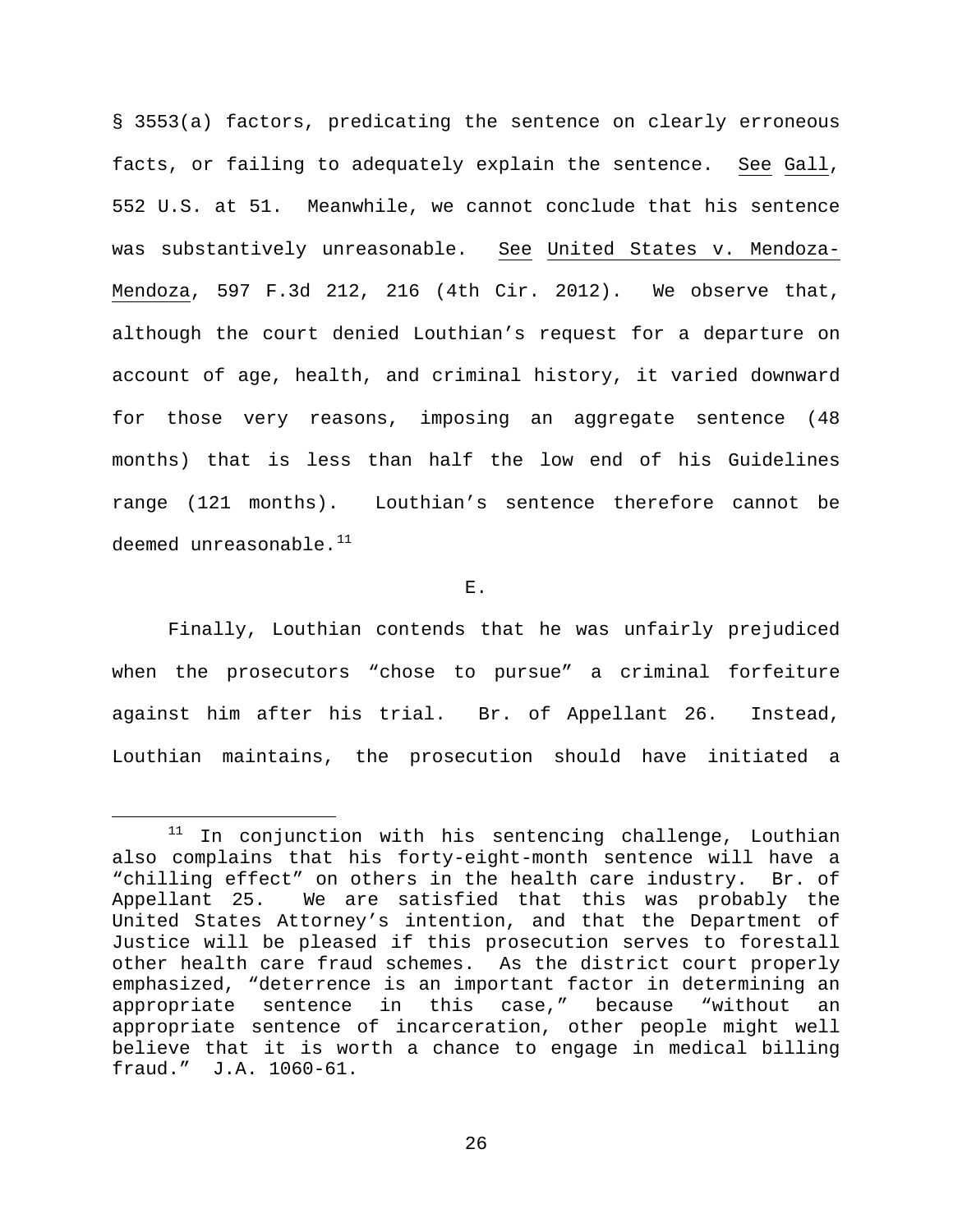civil forfeiture action against him and the Squad, so that he could have lodged a cross-claim against the Squad for state-law indemnity.<sup>[12](#page-26-0)</sup> As the government responds, however, a criminal forfeiture of tainted assets in a health care fraud proceeding is mandatory. See 18 U.S.C.  $\frac{1}{2}$  982(a)(7) ("[T]he court . . . shall order the person to forfeit property, real or personal, that constitutes, or is derived, directly or indirectly, from gross proceeds traceable to the commission of the offense." (emphasis added)). In this situation, it is apparent that the prosecution and the court adhered to the applicable procedures. The grand jury properly alleged the intention of the government to seek a criminal forfeiture. See Fed. R. Crim. P. 32.2(a). Following the verdict, the prosecution requested a preliminary order of forfeiture, and the court conducted an appropriate hearing. See Fed. R. Crim. P.  $32.2(b)(1)(A)-(B)$ . The court then entered its preliminary forfeiture order, which was subsequently incorporated into the criminal judgment. See Fed. R. Crim. P. 32.2(b)(4)(B)-(C). Accordingly, despite Louthian's

<span id="page-26-0"></span> <sup>12</sup> Civil and criminal forfeiture are distinct enforcement tools available to federal prosecutors. Whereas a criminal forfeiture is an in personam action that requires a conviction, civil forfeiture is an in rem action against the property itself. The two types of forfeiture are not, in most instances, mutually exclusive, and the choice of which type to pursue is often a tactical one committed to the sound discretion of the United States Attorney.